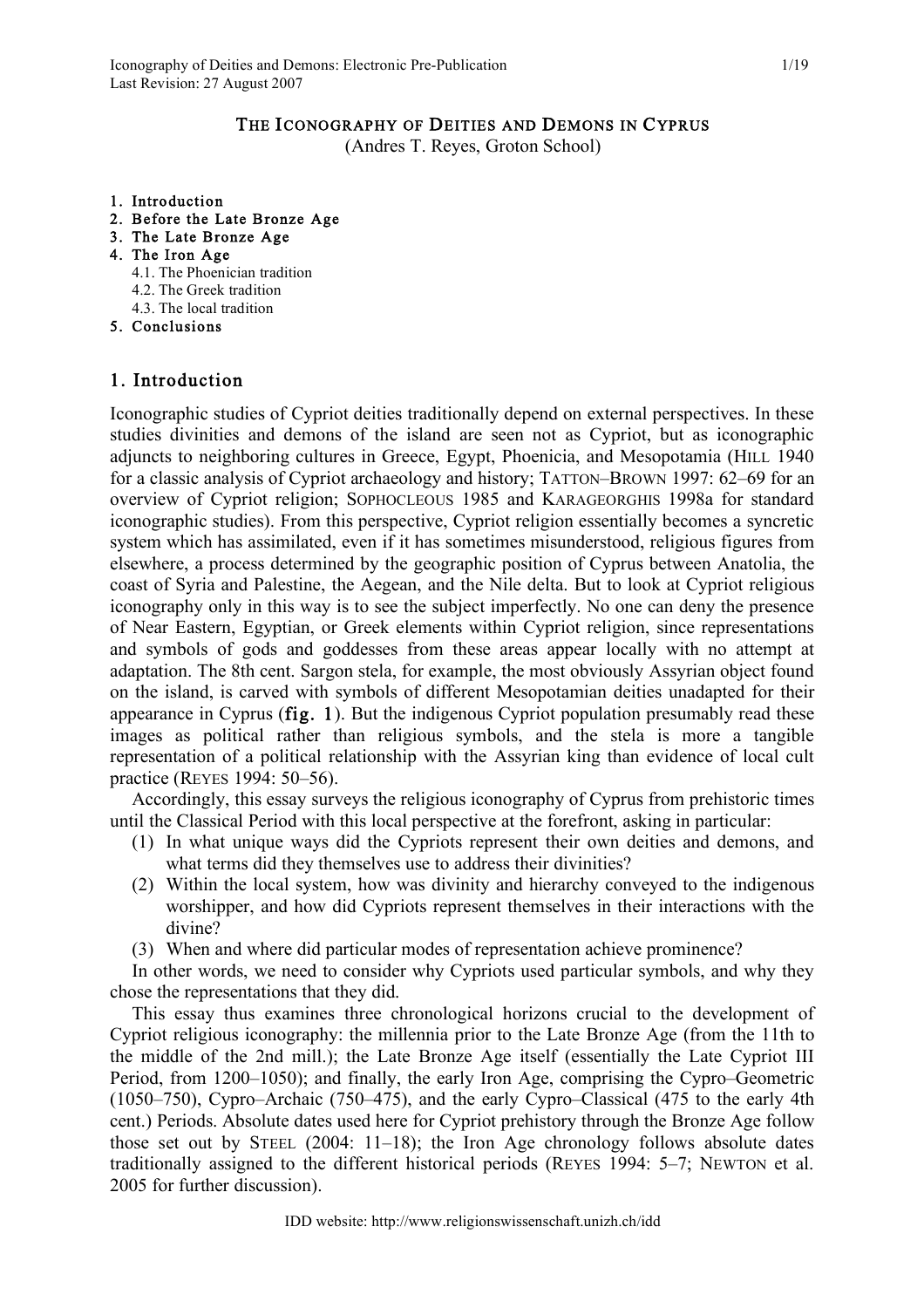## 2. Before the Late Bronze Age

Figural representation of deities in Cyprus in the millennia before the Late Bronze Age cannot be established from the material record with certainty. Anthropomorphic, zoomorphic, or "fantastic" representations are part of Cypriot culture from the aceramic Neolithic Period through the Chalcolithic, but archaeologists have been unable to unequivocally establish divine, demonic, or cultic identities for any of these objects. When it is possible to examine archaeological contexts closely, such figures are found to come from cemeteries or domestic assemblages, not religious or ritualistic ones.

In the aceramic and ceramic Neolithic (9th to early 4th mill.), representations are so scarce that there is disagreement over what the few stone and clay anthropomorphic figures represent or whether they are in fact male or female. The different types are best attested at Khirokitia in Southern Cyprus (DIKAIOS 1953: 296–298, pls. 95–98; LE BRUN 1994: 291–298; STEEL 2004: 58f; fig. 2). Some have seen potentially phallic symbolism in the execution of the figures; others prefer to view them as representations of birth, as they are found in domestic habitations and settlement sites (A CAMPO 1994: 46–50). At this time, however, the differentiation between religious and domestic centers is yet to be established.

In the Chalcolithic era (from the 4th to the first half of the 3rd mill.) and Early Bronze Age (second half of the 3rd to the first half of the 2nd mill.), there is a burgeoning of representational art, but the identification of figures as deities or demons remains equally insecure. Figurines are largely female (SOUTH 1985: 65–79; GORING 1991: 153–161; VAGNETTI 1991: 139–151; A CAMPO 1994: 51–60; STEEL 2004: 99–103). Cruciform figurines of picrolite (fig. 3) are the most famous examples of Chalcolithic representational art (MORRIS 1985: 122–132), but terracotta figures, largely of Red Polished Ware with plank– like bodies (MORRIS 1985: 135–162; fig. 4), are equally well attested from the Early Bronze Age.

Some have seen the picrolite figures as images of a "mother goddess" (BOLGER 1996: 365– 373; HAMILTON 1996: 282–285). A cruder but similarly positioned limestone female statue from Lemba in Western Cyprus, known as the "Lemba Lady," has been considered particularly representative of this mother goddess type (BOLGER 1992: 155; fig. 5). But that term is anachronistic when applied to this period of Cypriot prehistory and presupposes an Anatolian connection not consonant with the archaeological evidence (WESTENHOLZ 1998: 63–81; MOOREY 2003: 6f). On the contrary, the use of picrolite is distinctively Cypriot, and many have interpreted these figurines and similar ones in terracotta as representations of childbirth, perhaps offered to a propitiatory force (MORRIS 1985: 122; PELTENBURG 1992: 27– 36).

The identification of the Red Polished Ware plank figurines is problematic due to their descriptions in the archaeological literature as idols or xoana, terms which in ancient Greek suggest divine images (ORPHANIDES 1983 for examples; note also KARAGEORGHIS 2000a: 19). Such figurines are normally found in cemeteries or settlements, and nothing in their appearance suggests specifically ritualistic or religious iconography. While some plank figures seem fantastic and have more than one head, this practice of representation may be an artistic convention to indicate multiple people or a family, with no allusion to myth (MORRIS 1985: 145; A CAMPO 1994: 164f; WASHBOURNE 2000: 67–113).

However, two clay plank–like models from the Early Bronze Age at Kotchati, west of Idalion, show a woman with a large jar positioned in front of an edifice represented by three pillars, each with a bucranium above, complete with horns (KARAGEORGHIS 1970: 10–13; FRANKEL/TAMRAKI 1973: 39–44; ÅSTRÖM 1988: 15–11; STEEL 2004: 146, pl. 20; fig. 6). These representations are evidence for what may be the earliest sanctuaries on Cyprus, since interpretations of contemporary terracotta models found inside a bowl from Vounous in the north of Cyprus disagree on whether those figures comprise a tableau of daily life or a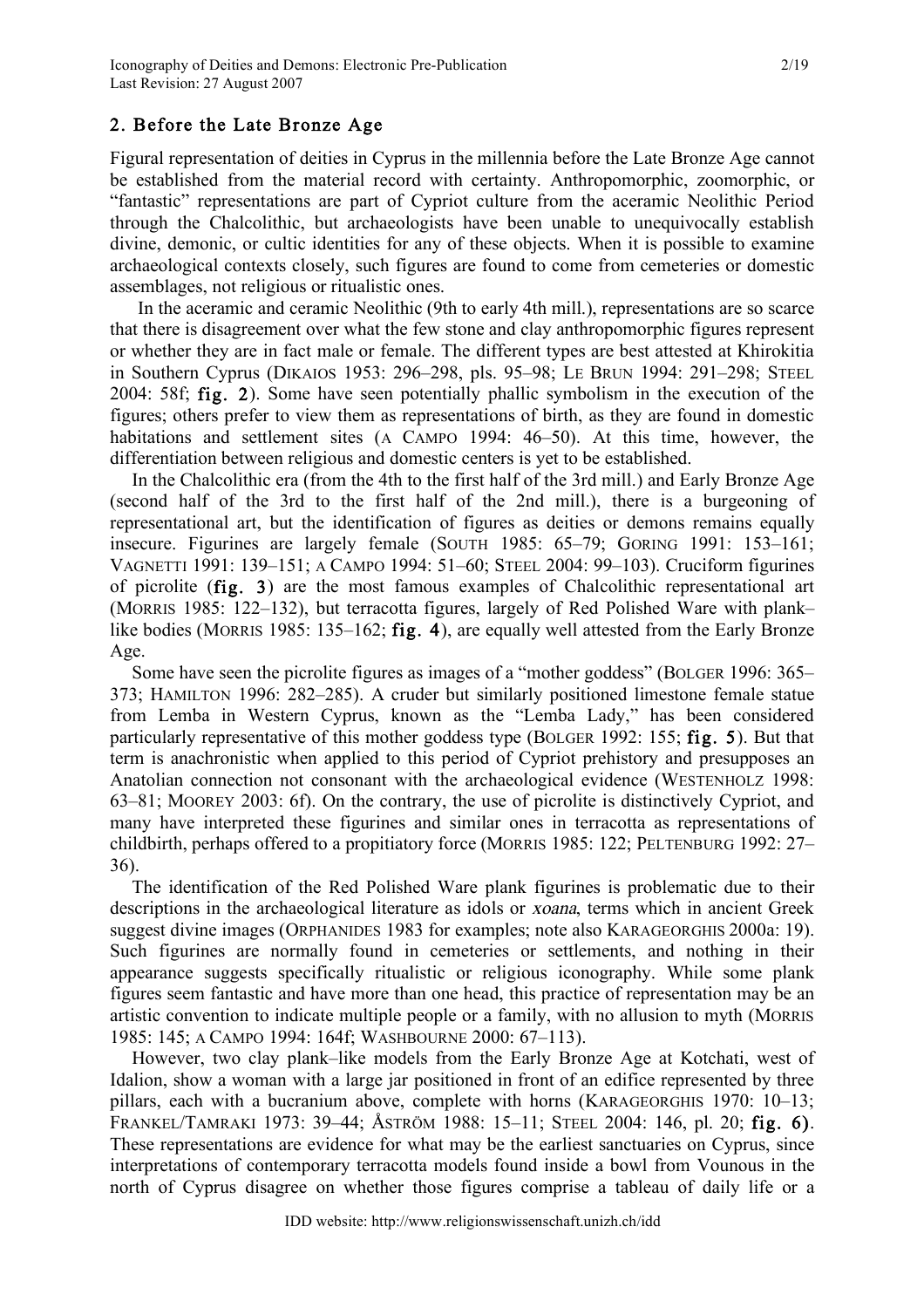specifically religious scene (DIKAIOS 1940: 118–125; STEEL 2004: 145f for a summary of interpretations; fig. 7). The Kotchati models suggest the importance of bucrania as religious symbols and iconographic elements in the late 3rd and early 2nd mill. The use of bucrania with outstretched horns becomes more widespread in Cyprus in the Late Bronze Age.

The depiction of the "fantastic" also has a place in the artistic repertoire of Chalcolithic and Early Bronze Age Cyprus, but we need not identify such figures as deities or demons. A clay figurine with a grotesque grimace, one of many terracottas from a house model discovered at Kissonerga–Mosphilia, may be associated more with the realities of birthing than the symbolism of religion (PELTENBURG 2001: 123–141; STEEL 2004: 103–106 for a summary of interpretations; **fig. 8**). Similarly, a grotesque ithyphallic seated figure of clay (fig. 9), perhaps from Souskiou near Paphos, has been interpreted as a general representation of fertility (MORRIS 1985: 134f; STEEL 2004: 102f for a summary of views), and any symbolic reading of the "fantastic" animal figures, also from Souskiou, remains speculative (MAIER/KARAGEORGHIS 1984: 26, figs. 3; 30; fig. 10).

In all, therefore, we can conclude that by the end of the Early Bronze Age, a tradition of anthropomorphic divine representation had not yet taken hold in Cyprus. But had there been an earlier tradition of aniconic representation? Tacitus and other late authors indicate that this was so and record an aniconic tradition at Paphos that persisted into historical periods from an unspecified earlier time (Tacitus, Histories 2.2.3; Philostratus, Vita Apollonii 3.58). Depictions of the temple of Aphrodite on Paphian coinage show the baetyl to which these passages refer (MAIER/KARAGEORGHIS 1984: 84, figs. 65–67; fig. 11). Polycharmos of Naukratis (Athenaios, Deipnosophistae 15.675f) mentions the purchase of a small statuette of Aphrodite from the temple at Paphos at an uncertain date, but he gives no indication that the figure was anything other than anthropomorphic. Conical or spherical objects found in Iron Age sanctuaries at Golgoi and Meniko in central Cyprus and Ayia Irini in the north have been thought to have had similar religious significance as the baetyl at Paphos (SOPHOCLEOUS 1985: 5–9; WEBB 1999: 182–184 for a Late Bronze Age example from Enkomi and a limestone block from Hala Sultan Tekke).

## 3. The Late Bronze Age

Only in the Late Bronze Age do we have the earliest certain examples of figures that clearly represent the divine and are part of a local pantheon. Recent work suggests that the internationalism of the island's economy was well underway by the beginning of the Late Cypriot Period (KARAGEORGHIS 1995a: 73–79; HAIDER 1996: 137–156; ÅSTRÖM 2006: 73– 76). Seals, traditionally considered an archaeological indicator of the expanding Cypriot trading network, proliferate only in the Late Cypriot III Period, but firm connections had been established even earlier with Egypt and the Levant.

It is premature to conclude, however, that an anthropomorphic tradition of religious iconography arose as a result of foreign influence. Social upheavals characterize the transition from the Early to the Late Cypriot Periods, but this does not necessarily mean that invasions from outside prompted a shift in religious culture, since the trend toward anthropomorphic and zoomorphic representation within Cyprus was already present in the Chalcolithic and Early Bronze Ages (above and STEEL 2004: 119–121 for a historical summary). That trend seems to have flourished in the Late Cypriot Periods.

Moreover, Cyprus was at this time an independent political and presumably cultural entity, not a vassal state or colony of foreign empires. Acceptance of this presumption rests on the identification of Cyprus or part of it as the kingdom of Alashiya found in cuneiform sources (MERRILLEES 1987 for an overview of the problem). The identification of place names within the orbits of the Hittite and Mycenaean worlds is now more secure (LATACZ 2004). Furthermore, clay analysis of cuneiform tablets allegedly from Alashiya confirms Cypriot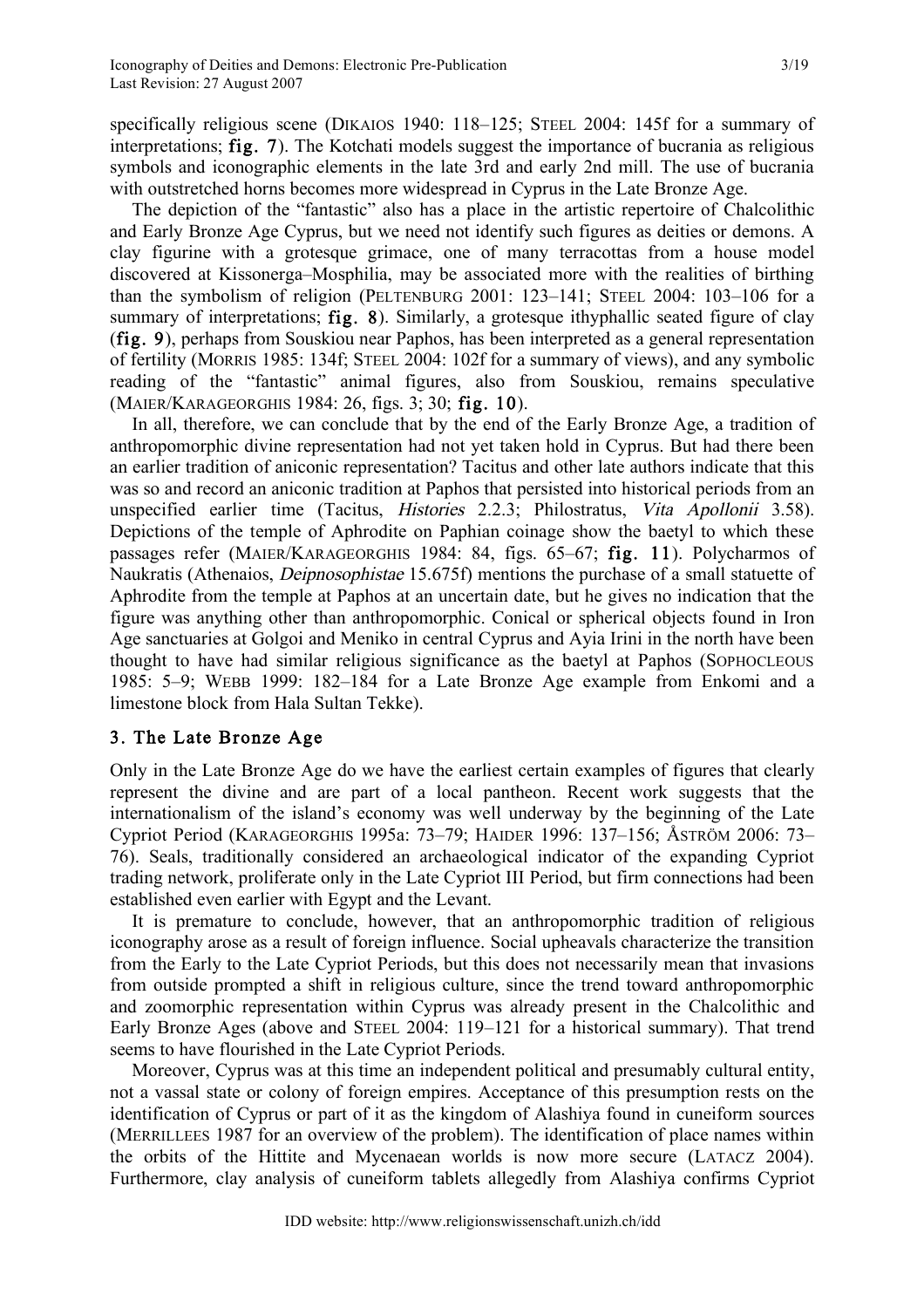composition, particularly when the clay is compared to deposits along the southeast of the Troodos (GOREN et al. 2004: 71).

The first certain depictions of deities come from the southeast. These are bronze statuettes known as the Ingot God (SCHAEFFER 1971: 505–510; KASSIANIDOU 2005: 127–132; fig. 12) and the Horned God (DIKAIOS 1969–71: 196–199; fig. 13), both from Enkomi. Both date to around the 12th cent. What is most striking is that these early representations are crafted in metal. In Cyprus, far more than in any other area of the Near East or Mediterranean, terracotta is the traditional medium for religious expression from the Bronze Age to the Iron Age. The anthropomorphic representation of gods in metal is new, an innovation inspired by the growing metals trade from which the island acquired its name and reputation.

The Ingot God is, in fact, literally shown standing on an ingot. Discovered in a metals– producing complex that included the sanctuary in which it was found, the figure is conventionally understood as presiding over an economically valuable industry (e.g., CATLING 1971: 15–17). Additional iconographic details support this argument. The figure is relatively tall, 35 cm in height, and its arms are in the smiting position common to divine representations, also in metal, from the Near East and Egypt (SEEDEN 1980 on the smiting position; also COLLON 1986: 165; REYES 1992: 250f; NEGBI 1976 on Near Eastern gods in metal). The conical helmet is horned, an attribute typical of Near Eastern gods; this instance is probably a characteristic locally adopted as a result of increased contact with the island's neighbors. Even so, the adoption of this iconographic element may have been encouraged by the already established use of horned bucrania as religious symbols within Cyprus.

The image of the Horned God bears comparison with the Ingot God. At about one-half meter in height, it is taller than the Ingot God and was discovered in a context identified as a sanctuary. As with the Ingot God, the figure wears a horned helmet; its identification as a deity is therefore certain. The position of the arms—one outstretched with the palm down, the other held to the chest—indicates benediction rather than suppliance.

It is impossible to name either the Ingot Got or the Horned God of Enkomi. Previous discussions have identified one or the other as Apollo, adducing as evidence a 4th cent. bilingual inscription in Cypro–syllabic and Phoenician from Tamassos which attaches the enigmatic epithet Alasiotas, perhaps cognate with Alashiya, to Apollo (MASSON 1983: 226– 228, no. 216; HADJIANNOU 1971: 33–42). Others think the smiting pose indicates that the Ingot God is Resheph, shown in Near Eastern art in precisely this pose. The Tamassos inscription also equates Apollo Alasiotas with Resheph (SCHAEFFER 1971: 508–510).

But the physical modeling of the Ingot God nor the Horned God does not specifically recall artistic traditions in any of the neighboring cultures, and identification as Apollo or Resheph looks at these deities from the external perspectives of Classical and Near Eastern archaeology. Moreover, recent investigations suggest the name Alashiya designated not just Enkomi but other sites along the Southern coast as well (KNAPP 1996: 1–15), and so we cannot assume that the Alasiotas inscription alludes to a deity specifically from Enkomi. It is clear from texts that Cyprus housed local Alashiyan gods and need not simply have adopted names that were part of a Mycenaean or Near Eastern religious vocabulary, although the Alashiyan king does mention the Mesopotamian god Nergal in his letters (KNAPP 1996: 22). The Cypro–Minoan script in use at this time remains undeciphered; the one known name of an Alashiyan king, a certain Kushmesusha, remains philologically problematic since it is not obviously Semitic or Greek (MALBRAN–LABAT 1999: 121–123; KARAGEORGHIS 2002: 69).

The Horned God and the Ingot God represent firm evidence for local religious iconography. Other evidence is less secure. With the discovery of the Ingot God, it was reasonably maintained that the appearance of a copper ingot as a base was sufficient to identify a figure as divine. Consequently, a naked female bronze figurine shown standing on an ingot was identified as a deity attributed to Cypriot origin, and named the Ingot Goddess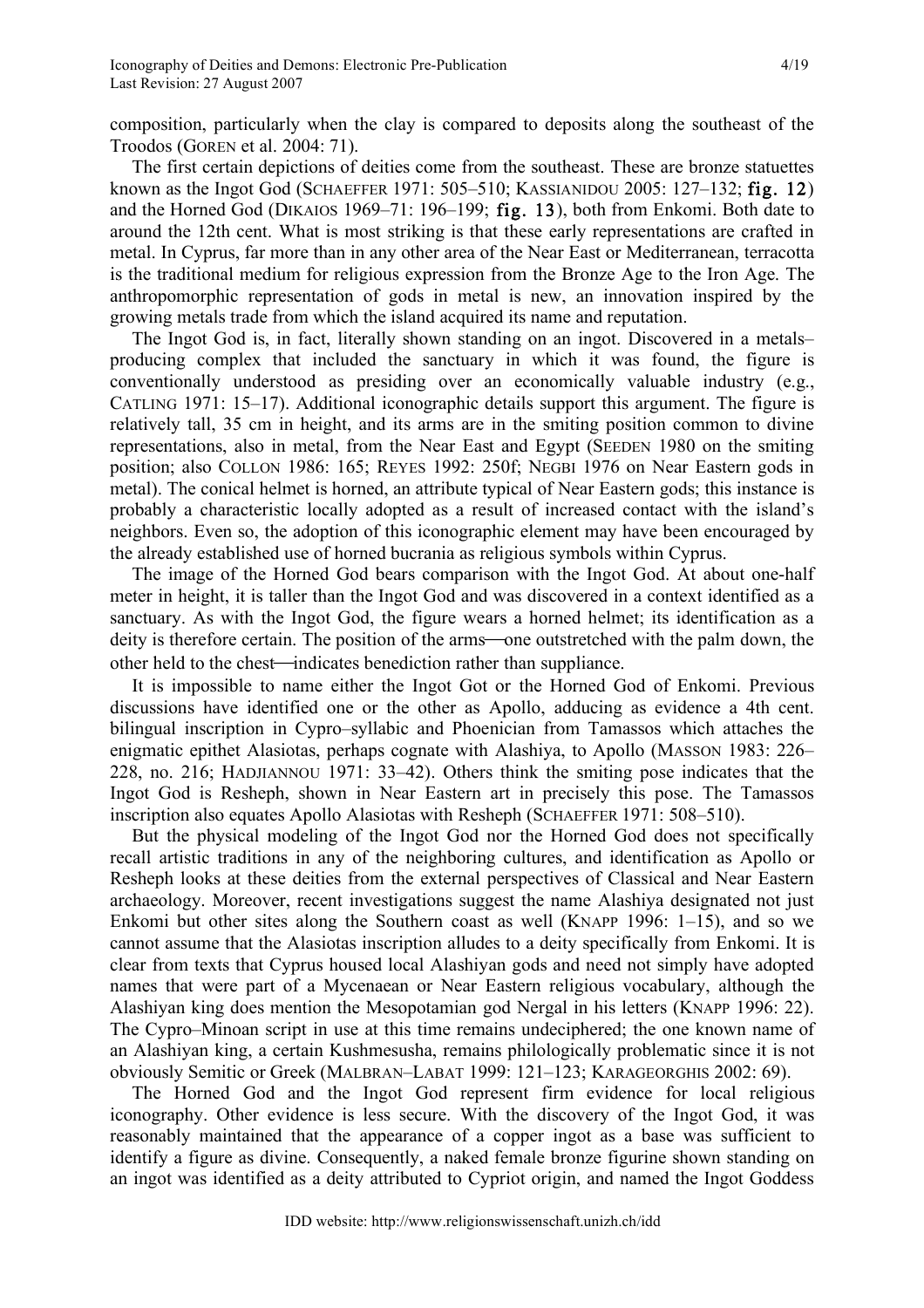(CATLING 1971: 15–32; fig. 14). Two other bronze figurines similar in appearance and stance to the Ingot Goddess but damaged at the legs and therefore missing their bases have also been considered representative of the same deity (KARAGEORGHIS 2002: 96, fig. 193f). One of these was recovered from a tomb at Kouklia–Teratsoudhia in Paphos (KARAGEORGHIS 1990: 29, no. 5; 59f, pl. 21:52; fig. 14). The figures are all roughly 10 cm tall, naked, with their hands looped beneath the breasts. The pendant worn by the Ingot Goddess has been taken as a reference to the *kestos himas*, a garment of desire, worn by Aphrodite (Homer, *Iliad*) 14.214; KARAGEORGHIS 1977: 104). The figure has accordingly been seen as a prefiguring of the Classical goddess of love, said to have been generated from the foam off the Paphian coast (WEBB 1999: 232–235). From a Near Eastern perspective, she is also seen as a personification of desire and fertility and identified as Astarte, Inanna, or Ishtar (WEBB 2003: 16; DALLEY 1987 for other theories). Because of the ingot base, she is usually considered as the divine consort of the Ingot God; the pair thus corresponds to the pattern of male divinity and female counterpart common in Near Eastern mythology (see KENYON/MOOREY 1987: 122, 125 on the Kuntillet Ajrud drawings of Yahweh and his Asherah).

The ingot base and the bronze material aside, the Ingot Goddess and her associates actually belong to the artistic tradition of nude female statuary in the Near East, a type already adopted into the Cypriot terracotta repertoire of the Early Bronze Age (e.g., ORPHANIDES 1983: 45–48; KARAGEORGHIS 1993: 1–5; pls. 1–3). Though commonly called "Astarte figures," the identities of the Near Eastern counterparts to these Cypriot terracottas have never been ascertained, and their identification as goddesses is increasingly questioned (MOOREY 2003: 28–34; MOOREY 2005: 185–187; see KEEL/UEHLINGER 1998: 97–100). The use of bronze as a representational material does not automatically show divine status at the end of the Bronze Age or in later periods since votaries or priests may also be shown in metal (MOOREY/FLEMING 1984: 78–80; REYES 1992: 78–80; WEBB 1999: 231). Nor do nakedness or the position of the hands indicate divinity, since a Late Bronze Age metals hoard from Pyla, near Kition, brought to light a naked figurine, apparently male, its arms in a similar position to the female ones, with no obvious attributes indicative of divinity (KARAGEORGHIS/DEMAS 1984: 38, 55, 63, no. 62; pls. 25, 44; WEBB 1999: 235, fig. 80.3 identifies the figure as female). The only reason to identify the Ingot Goddess as a goddess is thus the ingot base itself, but that does not seem to be sufficient to justify the title "divine consort". As with the terracotta counterparts, these figures may simply be votaries of the god.

Other local bronze figurines have been identified as gods on the basis of their appearance in metal: seated and robed male figures from Enkomi (fig. 15), and a plaque also from Enkomi that shows the familiar "Astarte" type of nude female on each side (WEBB 1999: 229–232; fig. 16). The latter has been considered a divine consort of the Horned God and is sometimes called the Double Goddess. There is also an unprovenanced seated figure in the Pierides Collection in Larnaka (KARAGEORGHIS 1985: 130f, no. 113). However, in none of these instances can divinity be established from the appearances of the figurines or their archaeological contexts. It is not even certain that the figurines represent different gods, since cultic objects have a multiplicity of uses within a single ritual and may therefore be shown in different positions. The Double Goddess is subject to the same cautions as other nude female figurines from the Levant.

Other Late Bronze Age artifacts represent gods known from neighboring Near Eastern cultures, but whether the local populations recognized them as such is open to debate. A Hittite statuette of silver in the standard iconography of the storm god, in smiting position, atop an animal was found in a 13th cent. tomb from Kalavassos (SOUTH 1997: 163, pl. 15:1; KARAGEORGHIS 2002: 34, fig. 56). On both local and imported cylinder seals motifs and devices show mythological figures that are dependent on Near Eastern prototypes. Among significant glyptic motifs catalogued by WEBB are a robed, crowned god; a deity or hero in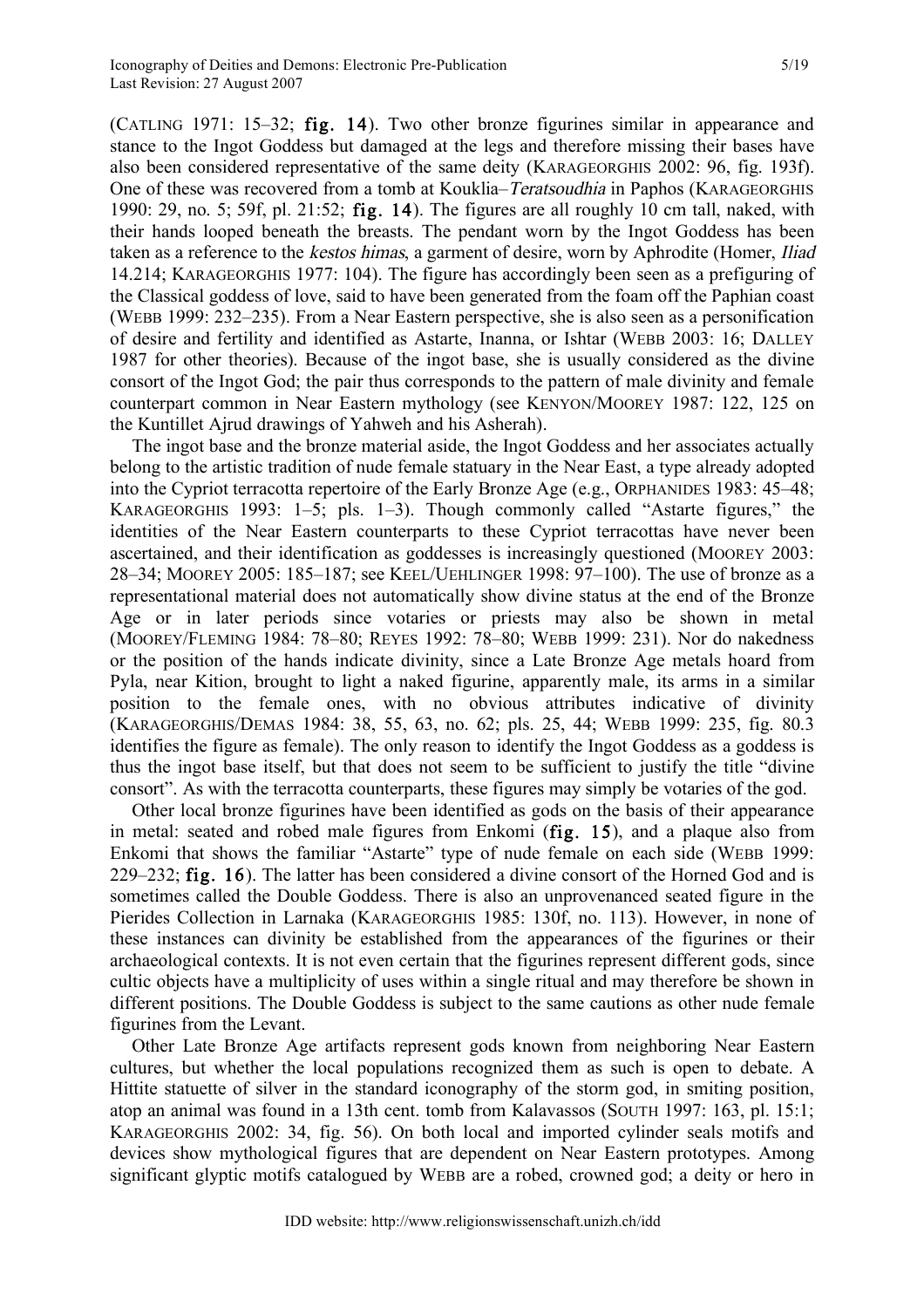the pose of the master–of–animals; a robed, crowned goddess; a robed female figure as mistress–of–animals; a goddess associated with goats and with animal–headed "ministrants"; a nude goddess; and an anthropomorphic "ministrant" associated with a bull–man, lion–man, or griffin–man (WEBB 1999: 262–283). The figure known as the Mycenaean genie also appears (KARAGEORGHIS 2000a: 58f, no. 95 on an amphoroid krater; REYES 2001: 13f). Cuneiform texts reflect an understanding that Near Eastern deities are part of the Alashiyan world (KNAPP 1996), but it cannot be shown that Cypriots were always aware of the religious symbolism used on cylinder seals, even if individual iconographic elements such as bucrania and ingot shapes show that some glyptic iconography was of indigenous significance. These seals may also be indicative of foreigners practicing their own rituals within Cyprus.

WEBB has pointed to the significant use of the plural when reference is made to the gods of Alashiya in Late Bronze Age textual evidence (WEBB 1999: 280), and Steel has amply demonstrated the increase in archaeological sites identified as sanctuaries at this time (STEEL 2004: 201–206). It is thus not surprising that there is an increase in the use of religious iconography within Cyprus in the Late Cypriot III Period. Iconographically, the architecture of local sanctuaries emphasizes the importance of bucrania and raised "horns of consecration" as symbols of religious value, as they had been elsewhere in the Aegean (D'AGATA 2005: 4f). On Cyprus, however, the ends of the "horns of consecration" are flat and squared off rather than pointed inward (WEBB 1999: 176–179; STEEL 2004: 203; fig. 17). A Mycenaean krater from Kalavassos–Ayios Dhimitrios, showing a building with horns on top and perhaps a woman inside, has been taken as a depiction of a goddess and her shrine (fig. 18). But since the scene is on a Mycenaean vase, it is unclear how much significance this image held for Cypriots (STEEL 1994: 201–211). Terracotta bull images and actual bucrania have also been noted among material assemblages in the sanctuaries (KARAGEORGHIS 1993: 19–21).

The Late Bronze Age also sees the first appearance of terracotta ritual masks (CAUBET/COURTOIS 1975: 43–49; KARAGEORGHIS 1993: 33–35; NYS 1995: 19–34; WEBB 1999: 219–222; fig. 19). Of the small number known, the majority may be described as anthropomorphic. A few are demonic, with deep grooves incised onto the face. These have been tentatively identified as either the Egyptian god Bes or the Mesopotamian demon Humbaba (WEBB 1999: 220–222). However, recent studies see them within an indigenous iconographic framework, either as part of a ritual involving the transition from childhood to adulthood, or as props for the reenactment of local myth (NYS 1995: 30f; WEBB 1999: 222).

The Late Bronze Age on Cyprus was clearly characterized by an increased sophistication in the use of religious symbolism, but our evidence has largely been limited to the central, eastern, and southern parts of the island. Apart from an early aniconic tradition, we can point definitively only to the Horned God and the Ingot God, both from Enkomi, as local deities with a particular iconography. It is apparent that Cypriots viewed these warrior figures as presiding over themselves and a metals industry crucial to their local and international economy. Terracotta votives in animal or anthropomorphic shape would likely have been offered to these representations in the same way that we find ministrants and other suppliants approaching divine figures on cylinder seals.

# 4. The Iron Age

The transition from the end of the Late Bronze Age to the beginning of the Iron Age was as much a time of disruption and confusion in Cyprus as it was elsewhere in the Aegean, the Near East, and Egypt (KARAGEORGHIS 2002: 115–141). From archaeological evidence, it is easier to identify trends in Cypriot religious iconography that arose from the latter half of the 11th cent. than it is to establish continuities from the 12th. A significant number of large wheel–made terracotta female figurines from Enkomi in the first half of the 11th cent. have been identified as goddesses. Known as "the goddess with upraised arms," this type was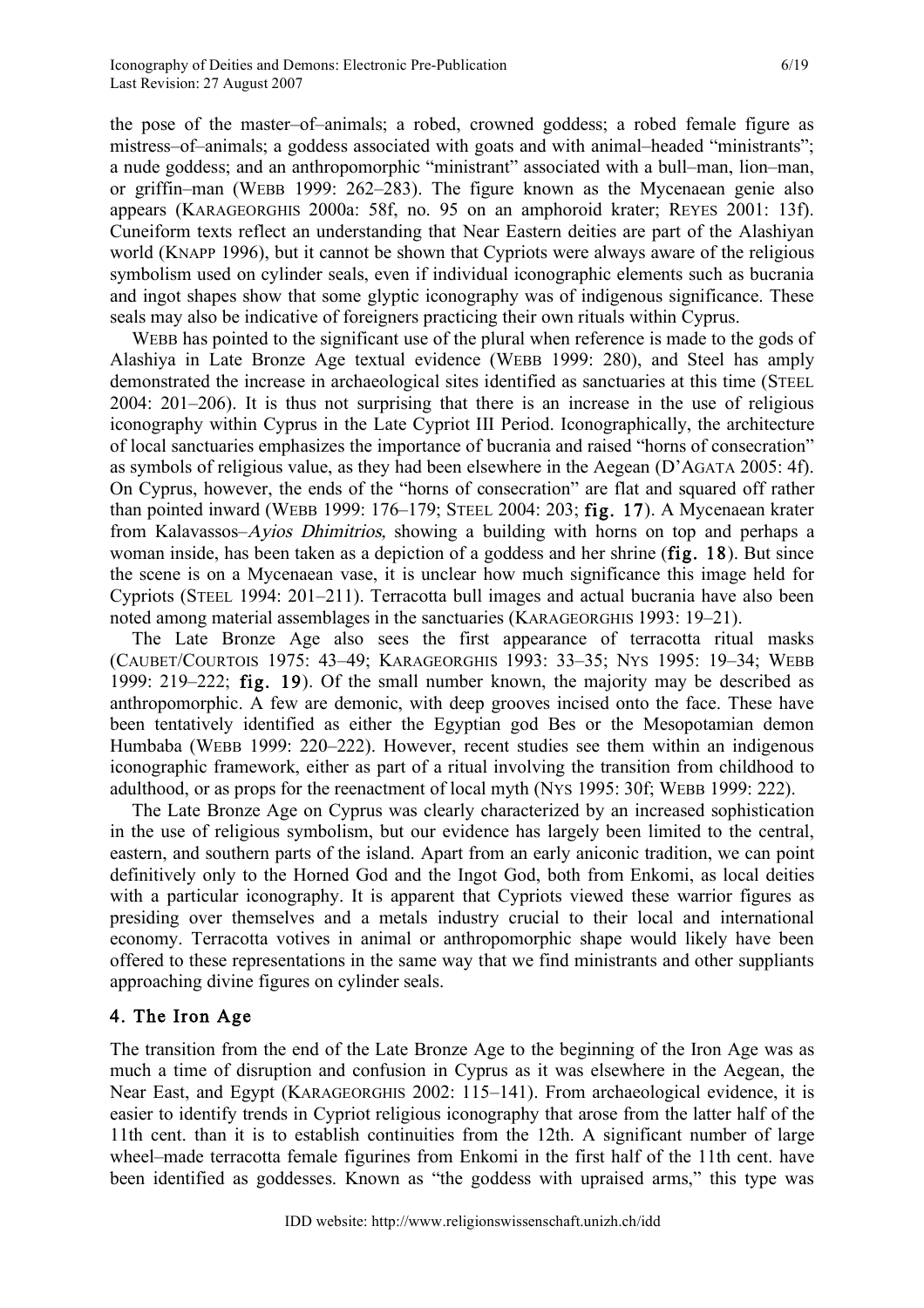apparently adopted from Late Bronze Age Crete, with use continuing in Cyprus into the 11th cent. (WEBB 1999: 213–215; STEEL 2004: 211; D'AGATA 2005: 8f, fig. 7; fig. 20). The gesture has been interpreted differently, however, and although certain figures may reach 30 cm in height, nearly the size of the Ingot God, the type may have more to do with "mourning, benediction, or invocation, a manifestation of divine presence or an evocation of horns of consecration" (WEBB 1999: 215; note TATTON–BROWN 1997: 64 on the gesture of upraised arms in the Archaic Period).

There is also potential mythological representation in two vases from the sanctuary of the Ingot God at Enkomi (fig. 21). Both vases represent two–headed creatures and are often called centaurs (WEBB 1999: 218; KARAGEORGHIS 2002: 114, 121; STEEL 2004: 211f; D'AGATA 2005: 7f, fig. 5). WEBB suggests identification as a sphinx, citing comparable figures in Late Cypriot glyptic and decorative bronze work (WEBB 1999: 218; D'ALBIAC 1992: 285–290 on the Cypriot sphinx). Because each of the vases has two heads, the interpretation seems unlikely. The identification of painted scenes on a small number of pots as depictions of Homeric epic is also insecure (WEBB 1999: 259–261 for a summary of the evidence).

From the second half of the 11th cent., there is better evidence for the different iconographic types of deities and demons within Cyprus. There are three prevalent strands:

(a) a Phoenician tradition established early in the Iron Age, which closely reflects the idioms and hierarchies from the coast of Phoenicia;

(b) a Greek tradition evident from the second half of the 6th cent., emulating the artistic conventions of the Hellenic world; and

(c) an independent, indigenous tradition, by far the least studied and most difficult strand to isolate from the material culture (MYRES 1914: 124–129 though dates are still suggestive).

The exact delineation between each of these is not distinct, and additional elements from other geographical areas such as Egypt and Mesopotamia are sometimes subsumed.

#### 4.1. The Phoenician tradition

Current evidence suggests that disruptions at the end of the Bronze Age did not last as long as was once thought (LEMOS 2002), and by the 9th cent. Phoenicians had firmly established themselves along the Southern and Eastern regions of Cyprus (REYES 1994: 18–21; MARKOE 2000: 170f; LIPIŃSKI 2004: 43–51). Artifacts typical of Phoenician culture are well known from the island; some were manufactured locally. These include the famous series of metal bowls (MARKOE 1985) and stamp seals with Phoenician devices (REYES 2001: 85–136). Black–on–Red pottery long considered as Phoenician is probably Cypriot (SCHREIBER 2003).

The Phoenician epigraphic and material record from Cyprus alludes to deities such as Adom, Anat, Astarte, Baal, Eshmun, and Melqart (SOPHOCLEOUS 1985: 146–154; BAURAIN/DESTROOPER–GEORGIADES 1995: 597–631; LIPIŃSKI 2004: 43–51). A terracotta figure with a bearded face and long horns, excavated from a sanctuary at Meniko near Tamassos, has been identified as Baal–Hammon (fig. 22). To this figure may be added similar figures of Baal, seated and standing, in limestone and terracotta from Athienou, Idalion, Kythrea, Lefkoniko, Salamis, and Tamassos, all in the eastern half of Cyprus (KARAGEORGHIS 1995: 139f; BUCHHOLZ 1991: 85–128).

One of the few female terracotta figurines from the sanctuary at Ayia Irini shows an enthroned woman on a seat, on each side of which is molded a standing sphinx (fig. 23). Phoenician artistic influence on the sphinx throne is evident. The female figure has accordingly been identified as Astarte (KARAGEORGHIS 1998: 34f; HERMARY 1981: 35–37 for other Cypriot examples). The typically Phoenician image of the "woman at the window," perhaps a priestess of Astarte rather than the goddess herself, is known from Idalion (CAUBET 1979: 97–118).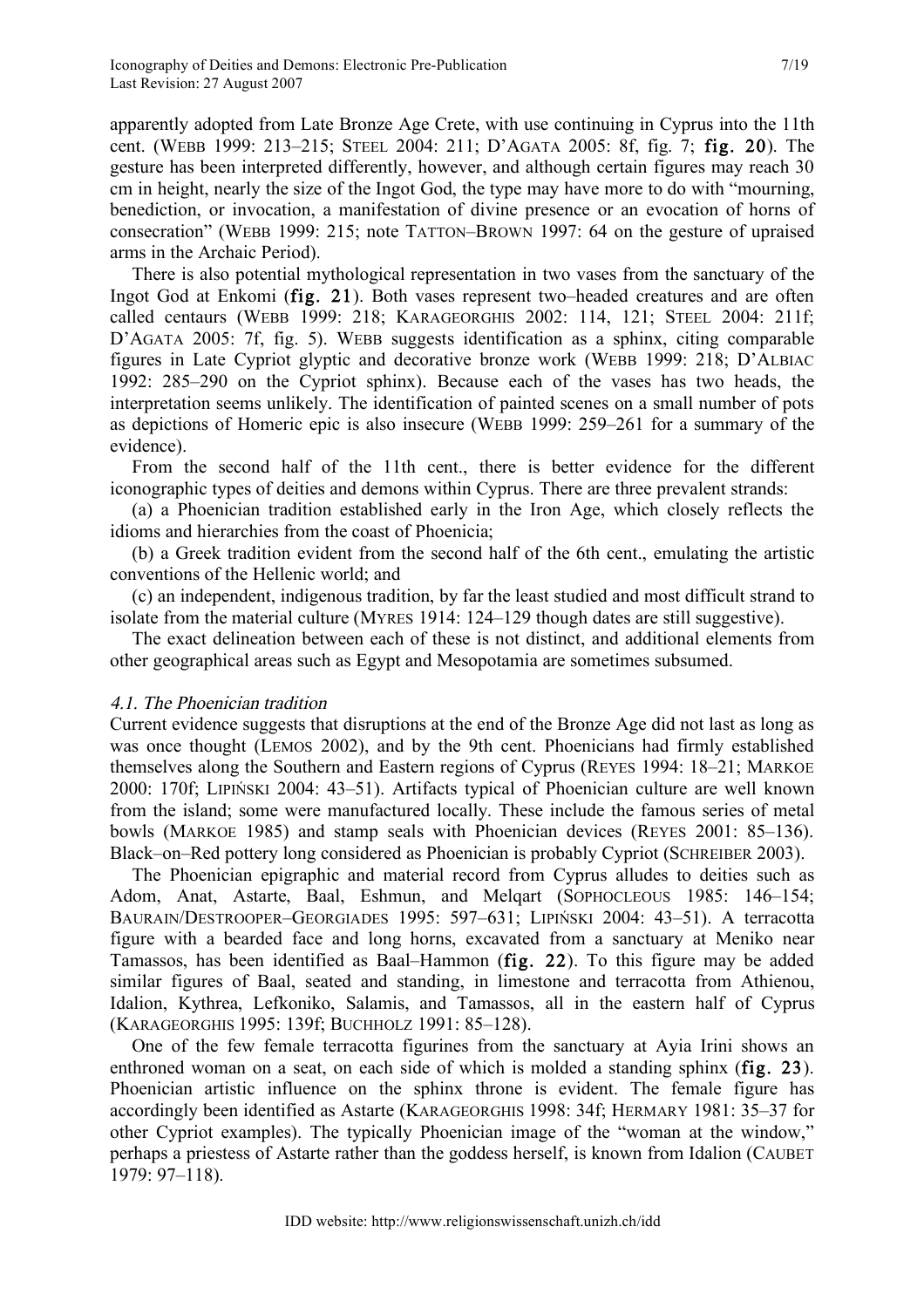Among other Phoenician deities and demons that typically appear in Cypriot material record are fish–men (fig. 24), seated or recumbent griffins, striding hawk–headed figures, and seated or standing sphinxes (REYES 2001: 75–83; 85–136 for glyptic examples). In addition, there are also glyptic scenes that show seated but unknown divinities (e.g., REYES 2001: 78f, no. 110, fig. 134; 82, no. 122, fig. 144). Head pendants of glass are usually thought to identify Phoenician demons whose images served as anthropomorphic charms (TATTON– BROWN 1981: 143–155). The hierarchy of the Phoenician deities from the mainland was presumably replicated in Cypriot areas that had a strong Phoenician presence, such as Kition.

However, it is usually impossible to give a specific name to a Phoenician deity or demon or even guess its position within a hierarchy, since basic iconographic information is lacking from the mainland. MATTHÄUS has plausibly argued that a winged figure, sometimes seen holding a sun disc, was a "demon" or "genie," a divine being of low rank (2000: 87–105; MATTHÄUS 2005: 19–39 with Cypriot examples). He may have eventually been interpreted as Helios by Greek viewers (MATTHÄUS 2005: 31–35). Iconographic representations of Egyptian gods such as Bes, Hathor, Horus, Isis, Ptah, and Thot, as well as Egyptian attributes such as the uraeus or ankh, were for the most part acquired via the Levant, rather than adopted directly from Egypt (e.g., WILSON 1975: 77–103 on Bes; KARAGEORGHIS 2000a: 113, no. 178 on Horus; FAEGERSTEIN 2005: 265–289 on Egyptian elements on Cypriot statuary). These resemble their eastern counterparts in appearance, rather than the Egyptian models.

Cypriots could adopt particular Phoenician or Egyptianizing iconography for specific purposes. Local worship of Hathor is indicated by the common pictorial decoration of Hathor heads in a black–figure style peculiar to Amathus (fig. 25). Architectural capitals in the shape of Hathor heads are also attested here, but none thus far are known from Phoenicia itself (HERMARY 2000a: 144–152).

A 7th cent. Phoenician silver bowl, very likely from Kourion, shows a dining scene around its periphery that is Phoenician in appearance and conception, with figures in Egyptianizing dress and hairstyles (KARAGEORGHIS 2000a: 188–193, no. 307; KARAGEORGHIS 2002: 156, fig. 322; 177f; fig. 26), but a female reclining on a couch has a rare identifying label written in Cypro–syllabic. The inscription has recently been deciphered as "Cypromedousa" or "she who looks over the Cypriots," emending Mitford's earlier reading (MITFORD 1971: 11–14). HERMARY suggests the figure on the Phoenician bowl is therefore a goddess worshipped throughout the island since the inscription presupposes a pan-Cypriot figure rather than simply the presiding queen of a particular kingdom (HERMARY 2000: 67–78). As elsewhere in the Near East, the use of the title rather than the actual name of the divinity was the more appropriate method of address in local ritual.

#### 4.2. The Greek tradition

A Hellenic tradition of religious representation appeared alongside the Phoenician one, but was especially prevalent from the middle of the 6th cent. From the early 5th cent., traditional Greek religious iconography essentially dominated the island, and this congruence between Greek and Cypriot divine imagery remained true in later historical periods (KARAGEORGHIS 1998a: 294–297). The Northwest around the Cypriot kingdom of Marion became a notable center for the dissemination of the Hellenic style (SERWINT 1993: 212–214). Among Greek divine figures attested in Cypriot inscriptions, statuary, and pictorial scenes are Aphrodite, Apollo, Artemis, Athena, centaurs, Eros, the Gorgon, Hermes, Perseus, and Zeus (SOPHOCLEOUS 1985: 155–161; KARAGEORGHIS 1998a: 68–159).

Representations of Heracles (fig. 27) were especially well attested from the middle of the 6th until the 4th cent. They become less important by the end of the Cypro–Classical Period. HERMARY (1990: 192–196) has therefore suggested that the iconography of Heracles was initially assimilated to a local divinity whose vitality had lessened by Hellenistic times, when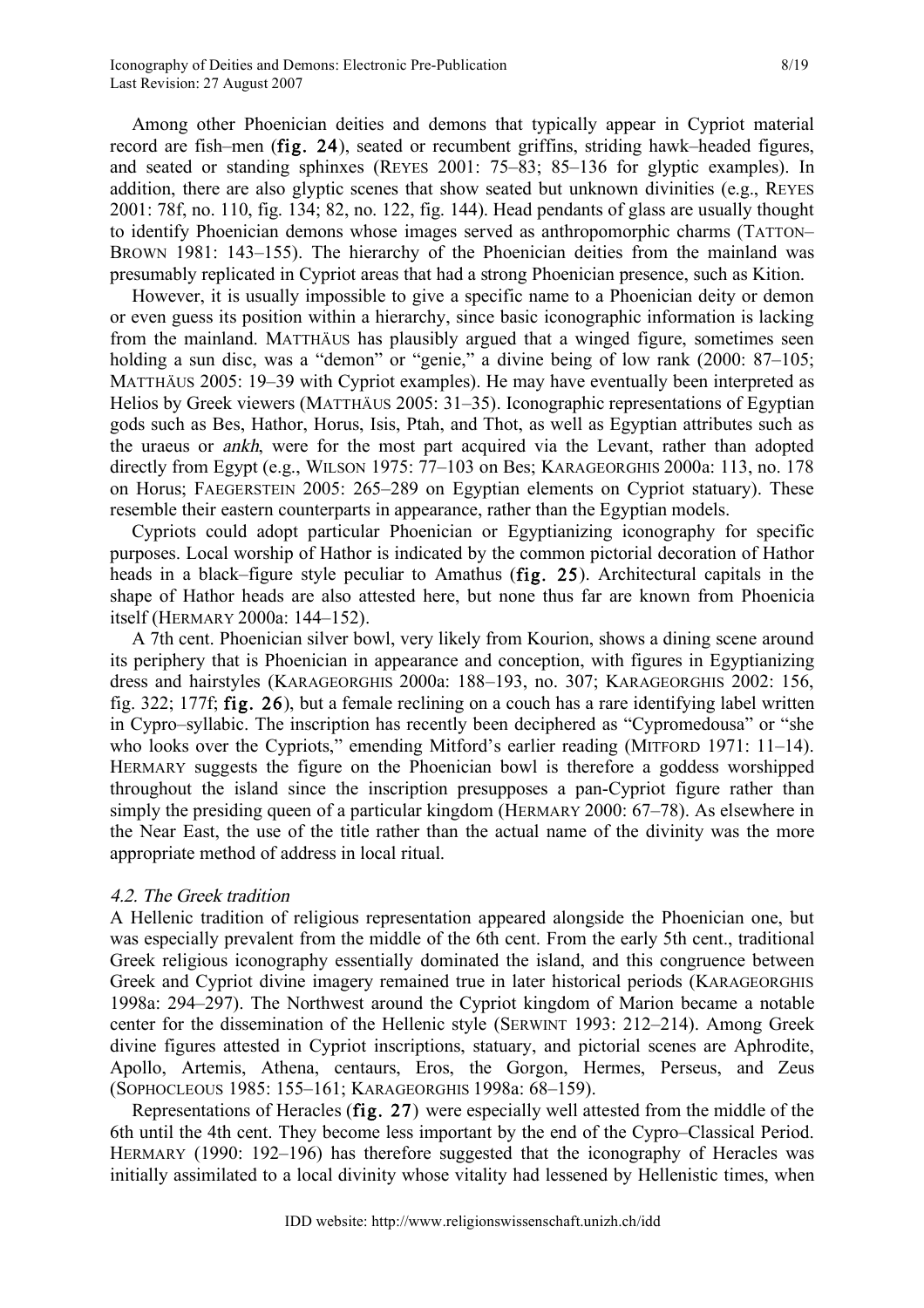the island adopted a more Greek veneer and more conventional ways of representing the Hellenic pantheon.

SOPHOCLEOUS and HERMARY have identified as important Heraklean types statuary in which he appears as an archer, in smiting position, in a simple standing position, and as master–of–lions (SOPHOCLEOUS 1985: 28–56; HERMARY 1990: 192–196). Heracles is also often seen in encounters with the Gorgon, the triple–headed Geryon, and the hydra (TATTON– BROWN 1979: 281–288; HERMARY 1990: 192–196; BUCHHOLZ 2000: 229–233). The iconography of Heracles, usually seen as associated with the Phoenician Melqart, was particularly important in central Cyprus (Golgoi, Idalion, Vouni), and he could sometimes be identified as Baal on the coinage of Kition (KARAGEORGHIS 2000a: 123, no. 190; YOYOTTE 2006: 130f).

Although Heracles was shown with club and lionskin in the Greek fashion, it is not always evident why particular iconographic types were favored over others. The smiting position and the representation as master–of–animals are readily explicable because of the earlier use of the motif in Cypriot and Near Eastern iconography. Other iconographic types would have gained ascendancy because of the influence of Phoenicia or other areas of the Near East, where, for example, the myths of the battles with the hydra or Geryon may have originated. Similar images of Heracles were set up at Kition–Bamboula in Cyprus and Amrit in Phoenicia, confirming that the use of particular types of Heracles statues was as much a Phoenician phenomenon as a Cypriot one (JOURDAIN–ANNEQUIN 1992).

What initially appears to be Greek may also reveal something of local practice when examined more closely. Representations of composite creatures, half human and half animal, are frequent in Cyprus. Notable among these are sphinxes, griffins, and sirens, but centaurs are especially well attested (KARAGEORGHIS/DES GAGNIERS 1974: 124–141; KARAGEORGHIS 1996: 1–12; BUCHHOLZ 2000: 226–228, 233–238; also GJERSTAD et al. 1935: 785 on "minotaur statuettes"; fig. 28). Early centaurs simply showed the human figure with a quadruped body; the later Greek type, usually shown carrying a branch over his shoulder, became apparent only in the Archaic Period. It may be that the earlier centaur had a particular importance in local mythology.

Although Cypriot iconography based on the Greek tradition is often described as misunderstood, an iconographic reading need not rely on the assumption of local confusion. Instead, the iconographic representation may have fulfilled particular needs. The equation of certain Phoenician gods with Greek ones accounts for combinations of iconographic elements seen on some Cypriot motifs. Athena thus sometimes appears with wings in Cyprus, an attribute found on Anat with whom she is associated, as attested at Idalion (REYES 2001: 148f, no. 354, fig. 360; CORNELIUS 2004: 30f; pl. 2.2 for a winged representation of Anat). Since she was popularly thought to have emerged off the Western coast, Aphrodite was particularly revered in Paphos (MAIER/KARAGEORGHIS 1984: 81–102). According to inscriptions, she was sometimes equated with Astarte at Amathus, Golgoi, and Idalion and could be shown in eastern garb (e.g., REYES 2001: 148, no. 352, fig. 358). There were temples dedicated to Apollo, sometimes equated with Resheph, at Idalion, Kourion, and Phrangissa near Tamassos. As with Resheph, he could appear in smiting pose. There were temples of Zeus at Golgoi and Salamis (BAURAIN/DESTROOPER–GEORGIADES 1995: 697–631; KARAGEORGHIS 1998a: 68– 159; MAIER 2004: 1223–1232 for summaries of the principal cultic centers). He too could be represented in the traditional smiting position.

The devices on some stamp seals are also seen as illustrative of myths that have been misunderstood. It was characteristic of Cypriot seal cutters in the Archaic Period to express mythological narratives as seal devices, but with iconographic elements that differed from standard Greek ones (REYES 2001: 147f with examples). Thus an unprovenanced Cypriot scarab of amethyst from the 6th cent. shows a Gorgon slaying, but depicts Heracles wearing a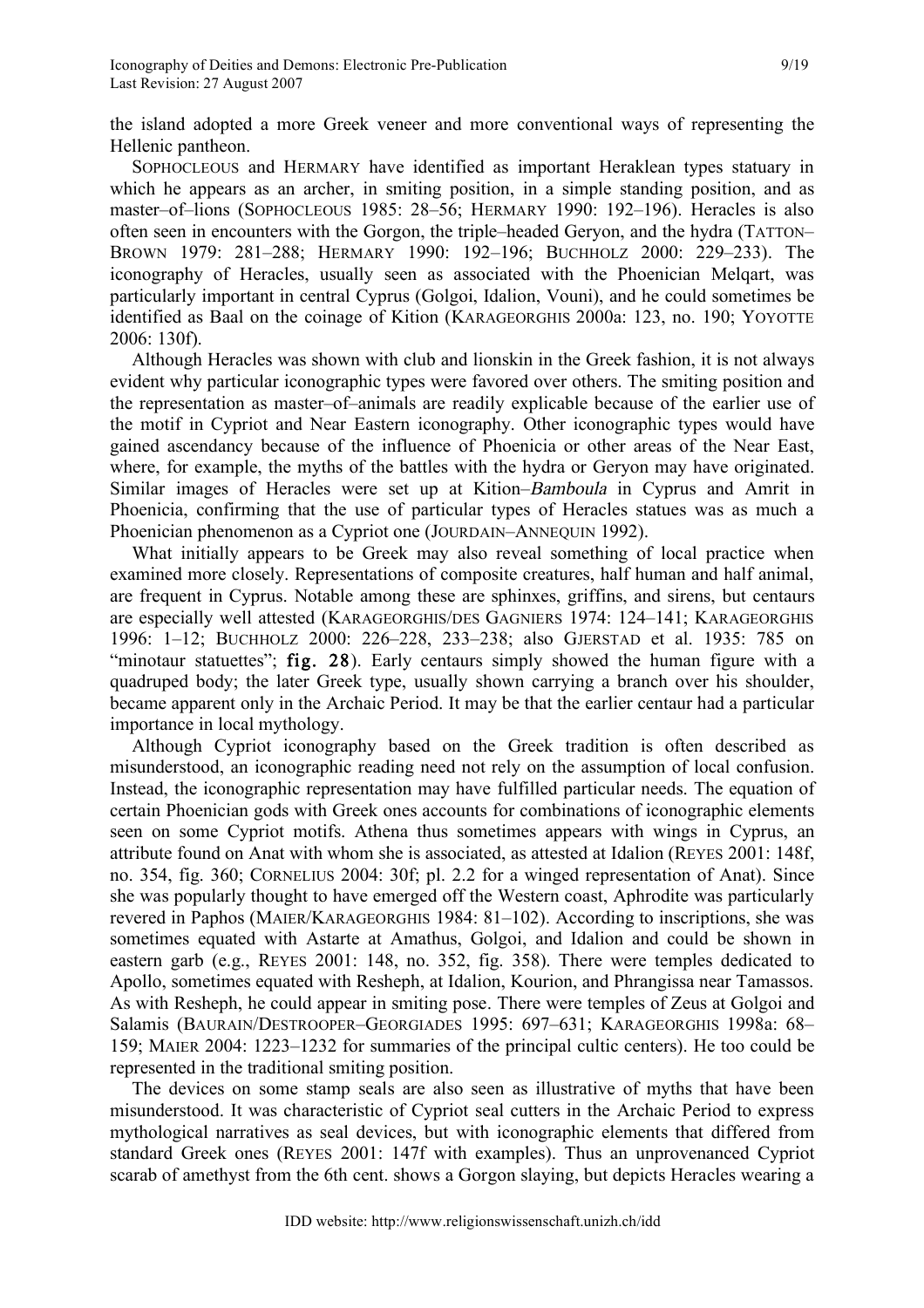lionskin in the position reserved for Perseus (REYES 2001: 151, no. 364, fig. 371; fig. 29). Like Perseus, he wears winged sandals, his head is averted, looking backward at a female figure, perhaps Athena, dressed in Egyptianizing garb with a solar disc above her head, an indication of the Eastern origins of the tale (BURKERT 1992: 83–87). It is not necessary to see iconographic confusion here, whether of the Perseus–Gorgon myth or the Mesopotamian tale of Gilgamesh and the slaying of Humbaba, from which the Greek tale ultimately derived (DALLEY/REYES 1998: 101f). The device is part of an archaeological whole in the same way that an inscription is part of a votive statue or a frieze is part of a temple; the entirety of the stamp seal needs to be considered when reading its iconography.

As a scarab the seal had a phylactic or protective use as a charm (PETRIE 1914: 1–7); since Apollodoros records an encounter between Heracles and the Gorgon in the underworld (Chronicle II.5.12), the iconography may be read as protection against the forces of Hades. But the type of stone needs to be considered also. By the 5th cent. a tradition had attached itself to particular stones, and this lore was preserved in books compiled in Classical and Roman times into the Arab Period (HUDA 1998: 3–5; see BAINES 2007: 263–280). Some ancient Cypriot beliefs regarding gems have been preserved by these texts (REYES 2001: 42f; REYES 2005: 210–212). From them we learn that amethyst was particularly helpful as an aid against nightmares (HUDA 1998: 237f). The action of slaying the Gorgon may therefore be emblematic of this, and since the worlds of sleep and death are closely allied (VERMEULE 1979: 145–177), the myth outlined by Apollodoros may have been specifically chosen as the device for this Cypriot seal, given the local importance of Heracles over Perseus.

A general iconographic relationship between the Gorgon and the underworld is reflected elsewhere in Cypriot art. An underground tomb at Pyla has a plaque of the Gorgon positioned at the center above the entrance (REYES 1994: pl. 14; fig. 30). At the sanctuary of Apollo in Kourion an Archaic six–sided cubical seal was found, and if one reads the different facets as a unity rather than as separate devices as is commonly done, the combination of the Gorgon and Heracles appears again (REYES 2001: 174, no. 444, fig. 451). Heracles and the Gorgon also appear on a 6th cent. seal of chalcedony, unprovenanced but probably Cypriot (REYES 2001: 152, no. 366, fig. 373). Like amethyst, chalcedony is said to control fear (HUDA 1998: 222f).

It is generally on Cypriot seals made of hard stones that Greek iconography is used, rather than on less expensive ones of serpentine. Similarly, Greek gods for the most part are shown in statues carved of local stone. This suggests that in Cyprus, preference for iconography based on the Greek tradition may have depended in part on social position.

#### 4.3. The local tradition

Some iconography may have continued from the Late Bronze Age. An Archaic bronze statue from LANG's excavations at the Apollo temple in Idalion shows a kilted male figure, one hand stretched in benediction. On his head he wears a horned helmet with a uraeus (REYES 1992: 249, no. 28; pl. 17d; SENFF 1993 and TATTON–BROWN 2002: 243–256 on the site; fig. 31). The horns suggest the divinity of the statue, and so the older iconography for the Horned God may have been used for Apollo before the standard Classical one took over. This would not be unusual at Idalion. An inscribed 5th cent. bronze tablet from the sanctuary of Athena at Idalion shows that the area had preserved the use of Mycenaean linguistic forms (MASSON 1983: 235–244, no. 217).

The importance of Heracles to local cult has been discussed above. Many of these examples are in limestone, but it is primarily the traditions of terracotta statuary and serpentine stamp seals that reflect the indigenous iconography. CAUBET has described as a "Cypriot siren" a terracotta figure from Idalion that depicts a composite figure with a human head and a bird's body, holding a child (CAUBET 1979: 114–116). On terracottas, however, it is more usual to see figurines with the heads of animals such as goats or bulls atop human bodies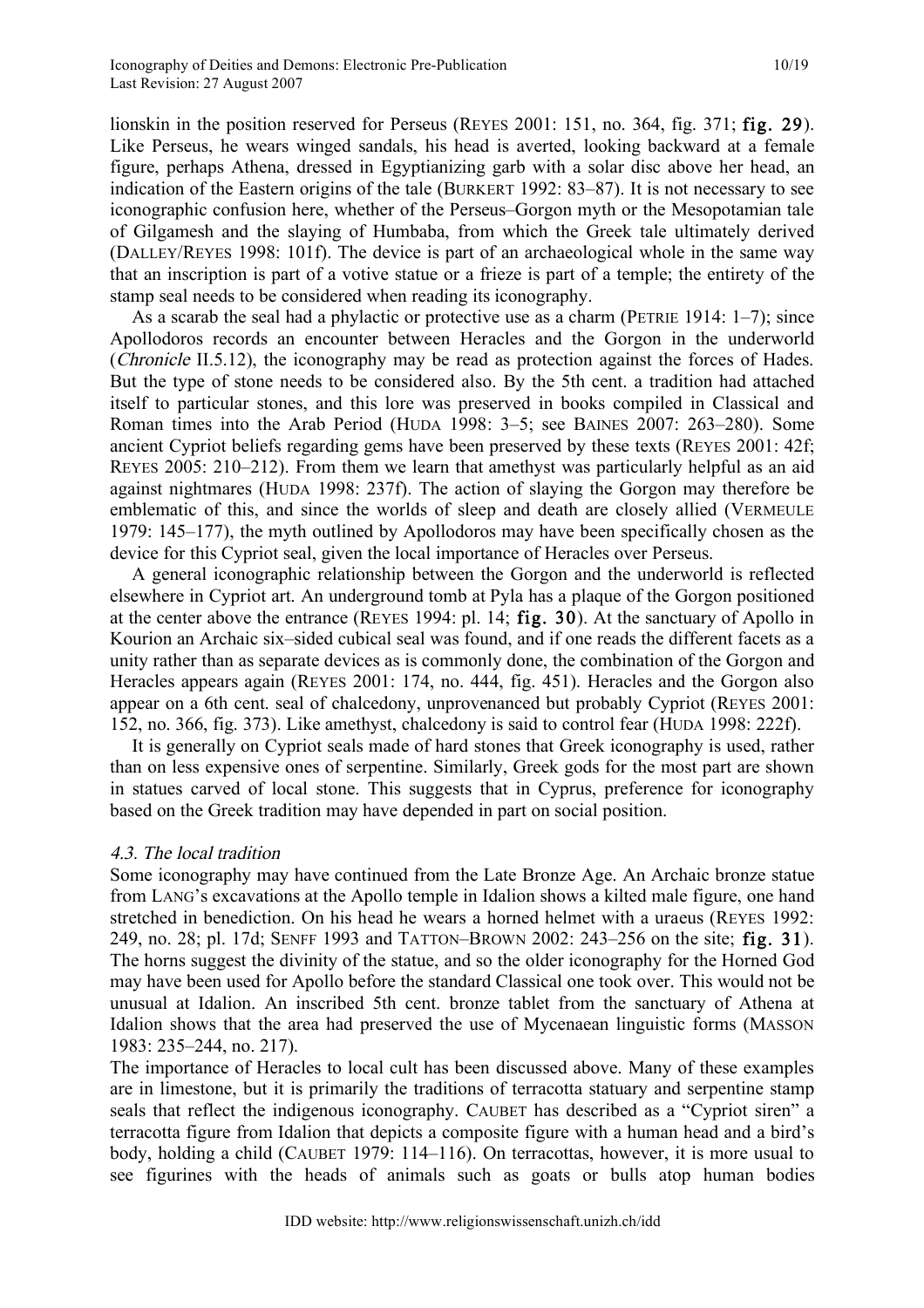(KARAGEORGHIS 1995: 54–57; fig. 32). There is also a limestone male figure with a falcon head, part of the Cesnola Collection (MYRES 1914: 150f; KARAGEORGHIS 2000a: 113, no. 178). Figures with animal heads also appear as devices on a serpentine cubical stamp seal from the Limassol area (REYES 2001: 172, no. 441, fig. 448). They are usually interpreted as priests or votives wearing masks; the tradition of the use of terracotta masks in local ritual may have therefore continued from the Late Bronze Age (KARAGEORGHIS 1993a: 107–122). However, there is an ambiguityinherent in identifying these figures as humans wearing masks. That interpretation may be true from the standpoint of modern viewers, but from the perspective of ancient participants the figure may represent an actual bull–demon or goat– demon. Ancient sources report Arcadia in mainland Greece as a center of human–to–animal metamorphosis (JOST 1985: 558), and since evidence connects Arcadia and Cyprus in terms of ritual practice, animal–headed terracottas in Cypriot temples may represent genuine composite creatures in terms of ritual, not simply humans in masks (VOYATZIS 1985: 155– 163; REYES 1994: 11f, n. 4).

Cypriot masks with exaggerated human features are potentially demons (SIMANTONI– BOURNIA 2004–2005: 119–132), but as with the Late Bronze Age examples, interpretative caution is necessary. Terracotta anthropomorphic masks with horns have been recovered from Amathus, recalling Ovid's reference to inhabitants of that area as Kerastae or Horned Ones (Ovid, Metamorphoses 10.223; LOUCA 2004–2005: 80–83). Use of these objects may have signified the presence of divine figures in ritual.

Clay shrine models from the Archaic Period, mostly discovered in tombs, sometimes have a male or female figure inside them (fig. 33). However, these figures probably represent worshippersrather than divinities (ULBRICH 2005: 198–205). But the common symbol above the entry of the disc below an inverted crescent is presumably indicative of a local divinity (e.g., REYES 1994: 29; KARAGEORGHIS 1996: 57–67, suggesting Astarte; KARAGEORGHIS 2000: 51–55). KARAGEORGHIS has also suggested that animals on Cypriot pictorial pottery, particularly those showing hunting scenes, may involve ritual and animal symbolism, but the names of the deities in question can no longer be recovered (2006: 541–543).

Devices on serpentine seals remain one of the most important vectors by which a strand of distinctively Cypriot iconography has been preserved. Many are simplified forms based on the Phoenician repertory, but a number show demons or demon–like figures, perhaps mythic or representative of local folklore. The large glyptic hoard from Ayia Irini in the north is especially instructive in showing some of what was obscured by the Hellenic and Phoenician iconographic traditions. One seal, for example, shows a standing figure with a large nose and crested hairstyle identified by GJERSTAD as a "proto–satyr" (REYES 2001: 193, no. 511, fig. 512; fig. 34). A bead or pendant was found in the form of a double head, each one with monkey–like features and wearing a splayed headdress (REYES 2001: 209f, no. 531, fig. 529a; fig. 35). The device on one end of a cylinder pinched in at the center shows a bearded frontal head with horns or high pointed ears (REYES 2001: 132f, no. 312, fig. 319; **fig. 36**). None of the identities of these figures can be established.

## 5. Conclusions

We now return to the questions posed at the beginning. How did Cypriots represent their deities and demons? How was divinity conveyed to worshippers? When did particular modes of representation achieve prominence?

Before the Iron Age, we can identify with certainty few deities or demons that belong to a specific Cypriot pantheon, nor can we assign a particular hierarchy among the representations that we have. Most prominent are the Ingot God and the Horned God, whose horned helmets ensure their identifications as local gods whose iconography has been borrowed to an extent from the Near Eastern mainland. It cannot be established whether animal figures were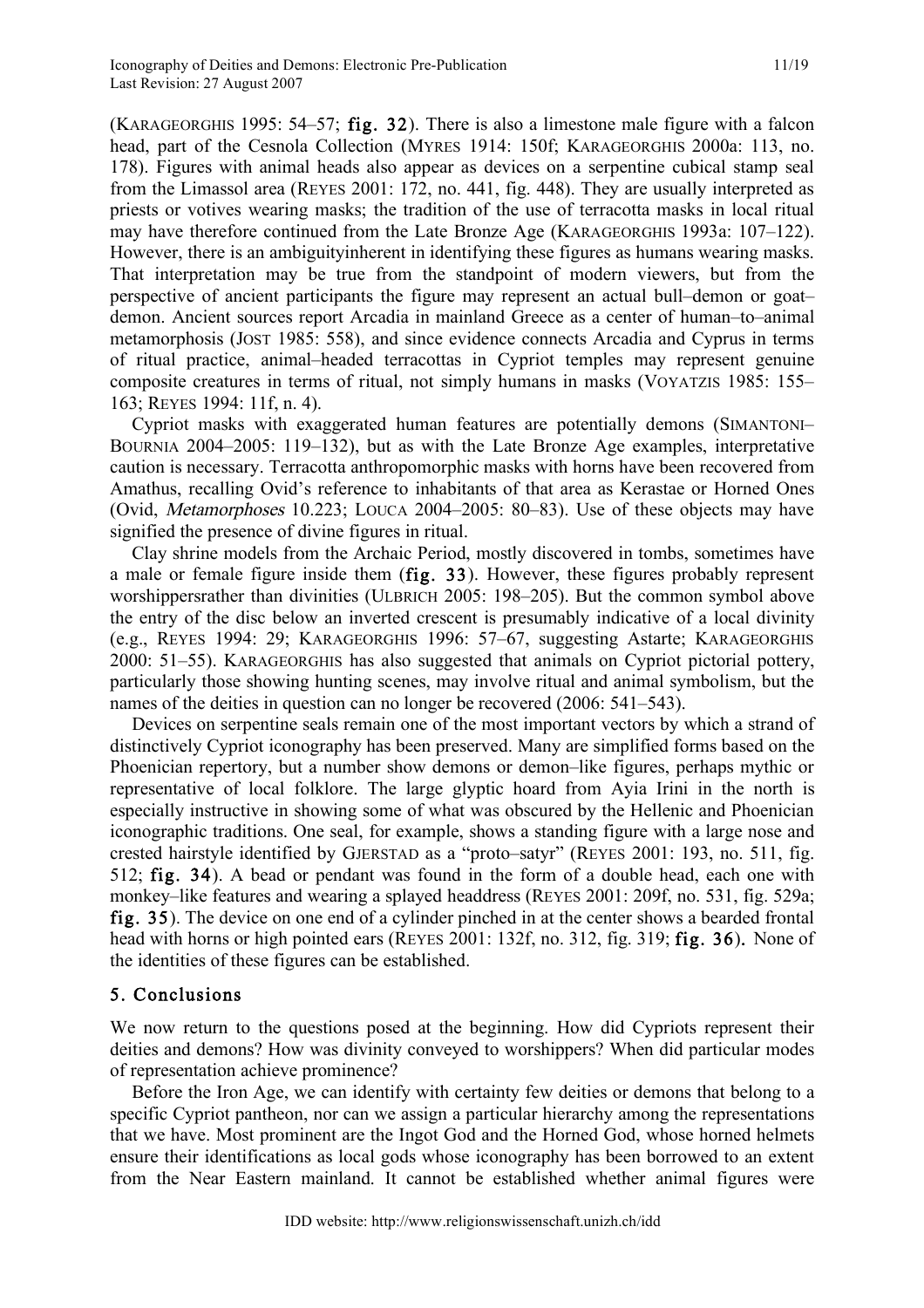intended to represent gods or demons. Earlier representations of divine beings were very likely aniconic, a tradition which continued into the historical periods alongside the anthropomorphic one.

In the Iron Age, gods, goddesses, and mythological creatures more readily identified as belonging to a Phoenician or Greek religious system exist side–by–side with local divinities. But Cyprus was not just a chameleon culture reflecting whatever power was in ascendancy over the Mediterranean and Levant at a particular time. There is potential continuation of some Late Bronze Age iconography. There is also evidence of a local practice of anthropomorphic representation and tradition of composite creatures, none of whom, however, can be named. Other more demon–like figures also remain unidentified.

In fact, what is most striking in the representation of ritual worship in Cyprus, particularly from the 7th cent., is the large number of votive figures. Such votaries are usually shown in terracotta, though there are also examples in limestone and bronze (but see LUBSEN– ADMIRAAL 2002: 257–274 on a female terracotta argued to represent a goddess). Of the terracottas many are life–size or greater than life–size, a phenomenon unparalleled elsewhere in the Mediterranean and Near Eastern worlds. Such terracotta figures stand with hands to the sides; with one arm to the side, the other to the chest; or with one arm raised and the other by the chest. There are both male and female figures, and excavations at Ayia Irini revealed that these statues were positioned around an altar or sacred object within a cult building (GJERSTAD et al. 1935: 797–810). Certainly by the end of the Cypro–Archaic Period, then, the iconographic emphasis in the island is on the visualization of the worshipper, shown standing before the divine in eternal supplication.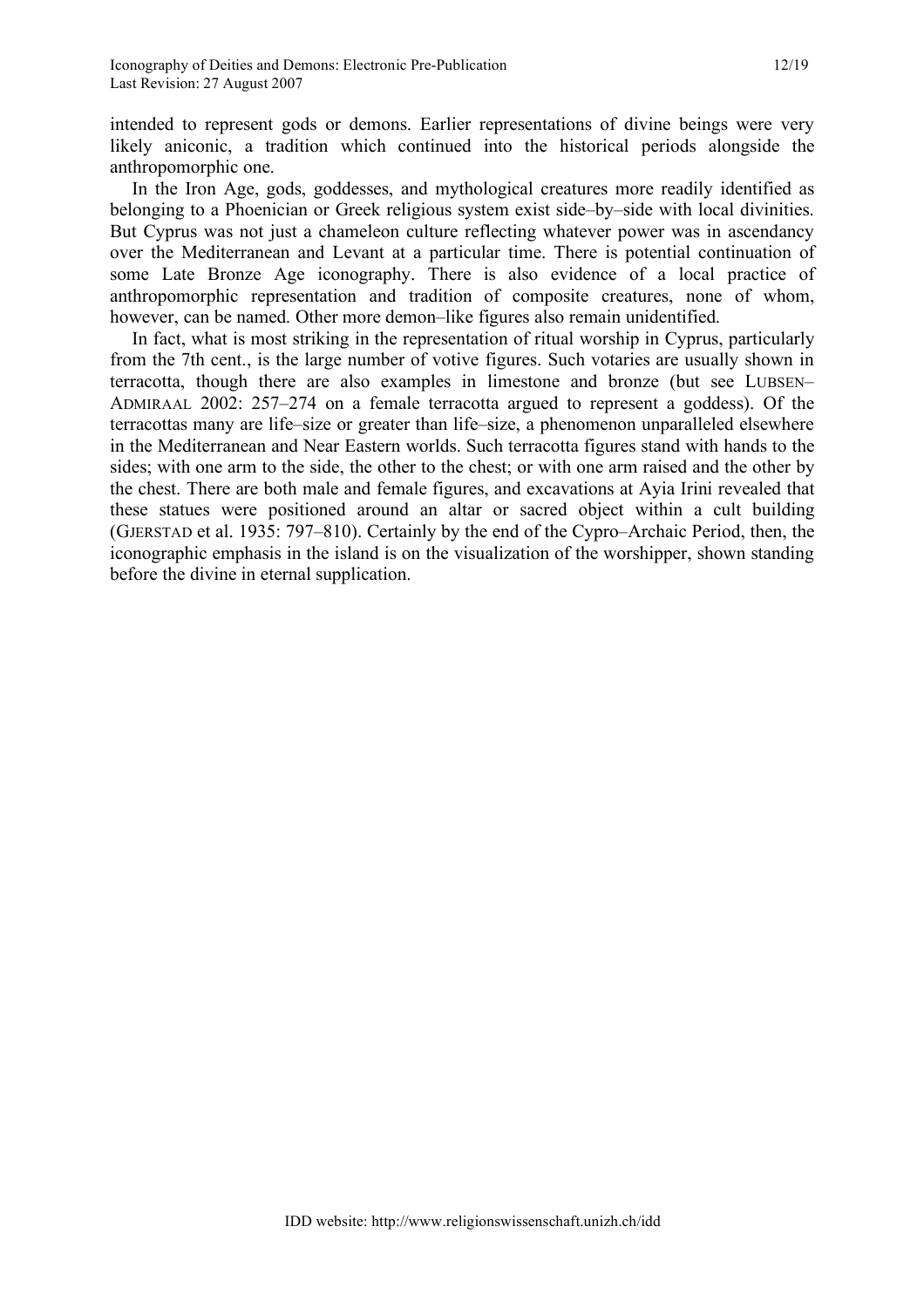### **Illustrations**

- Fig. 1 The stela of Sargon II, 2.09 m (Berlin, Vorderasiatisches Museum, VA 968)
- Fig. 2 A selection of figurines from Khirokitia: the figure on the left (19 cm) and the head on the top right (75 mm) are made of andesite, and the head on the bottom right (10.5 cm) is made of clay (after STEEL 2004: 58)
- Fig. 3 Chalcolithic cruciform figurine of picrolite from Lemba–Lakkous, 58 mm (Nicosia, Cyprus Museum)
- Fig. 4 Plank figure of Red Polished Ware, 20.3 cm (Morris Collection, DM–IRP–79)
- Fig. 5 Limestone figurine of a nude female from Lemba–Lakkous, 36 cm (Nicosia, Cyprus Museum)
- Fig. 6 Early Bronze Age clay model of a sanctuary from Kotchati, 19 cm (Nicosia, Cyprus Museum)
- Fig. 7 Clay bowl with human and animal figures, from a tomb 22 at Vounous, 37 x 8 cm (Nicosia, Cyprus Museum)
- Fig. 8 Clay figurines from Kissonerga–Mosphilia with a grotesque anthropomorphic vase on the bottom right, 16 cm; 16.4 cm; 20.8 cm; 20.8 cm; 18 cm (after STEEL 2004: 105)
- Fig. 9 Clay ithyphallic figure seated on a stool in the Pierides Collection, Larnaka, 36 cm (after MORRIS 1985: 134)
- Fig. 10 Vase in the shape of a composite creature from a Chalcolithic cemetery at Souskiou, 22 x 13.5 cm (Famagusta, Hadjiprodromou Collection)
- Fig. 11 Paphian coin of the Roman emperor Caracalla, showing the baetyl of the temple of Aphrodite (London, British Museum; after Tatton–Brown 1997: 63)
- Fig. 12 Late Cypriot bronze statue of the Ingot God from Enkomi, 35 cm (Nicosia. Cyprus Museum)
- Fig. 13 Late Cypriot bronze statue of the Horned God of Enkomi, 54.2 cm (Nicosia, Cyprus Museum)
- Fig. 14 Left: bronze statuette of the Ingot Goddess (Oxford, Ashmolean Museum, Bomford Collection), 9.9 cm; right: bronze statue of a naked female figure from a tomb in Paphos– Teratsoudhia, 9.5 cm (Nicosia, Cyprus Museum)
- Fig. 15 Bronze seated figures from Enkomi (after WEBB 1999: 230)
- Fig. 16 Bronze figure of the Double Goddess from Enkomi, 5.5 cm (after WEBB 1999: 233)
- Fig. 17 Reconstructed ashlar blocks of the sanctuary at Myrtou–Pigadhes in southwest Cyprus, showing the "horns of consecration." The sanctuary dates to around 1200 (after KARAGEORGHIS 1982: 100)
- Fig. 18 Mycenaean krater from Kalavassos–Ayios Dhimitrios showing a building with horns and a female figure, 37.4 cm (after STEEL 1994: 203).
- Fig. 19 Ritual mask from Enkomi, 16 cm (Nicosia, Cyprus Museum)
- Fig. 20 Wheel made figures representing "the goddess with uplifted arms," left: 24 cm, right: 22.5 cm (Limassol, District Museum)
- Fig. 21 Double headed clay composite creature from Enkomi, 31 cm (Nicosia, Cyprus Museum)
- Fig. 22 Clay figure representing Baal–Hammon from the sanctuary of Meniko–Litharkes, 18.5 cm (Nicosia, Cyprus Museum)
- Fig. 23 Clay figurine of a female figure on a sphinx throne from Ayia Irini, 35.2 cm (Stockholm, Medelhavsmuseet)
- Fig. 24 Scarab of dark green serpentine showing a fish–man (Cypro–syllabic inscription:  $pi$ –lo–i), 21 x 12 mm (Cambridge, Fitzwilliam Museum, E. 97. 1955)
- Fig. 25 Black–figure vase in the style of Amathus showing a Hathor head dated to the 6th cent., 24.4 cm (Larnaka, Pierides Collection)
- Fig. 26 Fragment of a late 8th or early 7th cent. silver bowl, probably from Kourion (Cypro–syllabic inscription above female head: Cypromedousa, "she who watches over Cyprus"), 17.5 cm (New York, Metropolitan Museum of Art, Cesnola Collection, no. 74. 51. 4557)
- Fig. 27 Cypro–Archaic and Cypro–Classical limestone statues of Heracles in different poses: from left to right: from Kition,12.3 cm (Nicosia, Cyprus Museum); from Idalion, 56 cm (Paris, Louvre Museum, AM 641); from Kitio, 31.8 cm (Stockholm Medelhavsmuseet,); from Kition, 77 mm (Stockholm, Medelhavsmuseet) (after SOPHOCLEOUS 1985: pl. 7)
- Fig. 28 Cypro–archaic clay centaur figure from Ayia Irini, 63.9 cm (Nicosia, Cyprus Museum)
- Fig. 29 Cypriot scarab of amethyst showing Heracles slaying the Gorgon, 14 mm (Nicosia, Cyprus Museum, D. 15)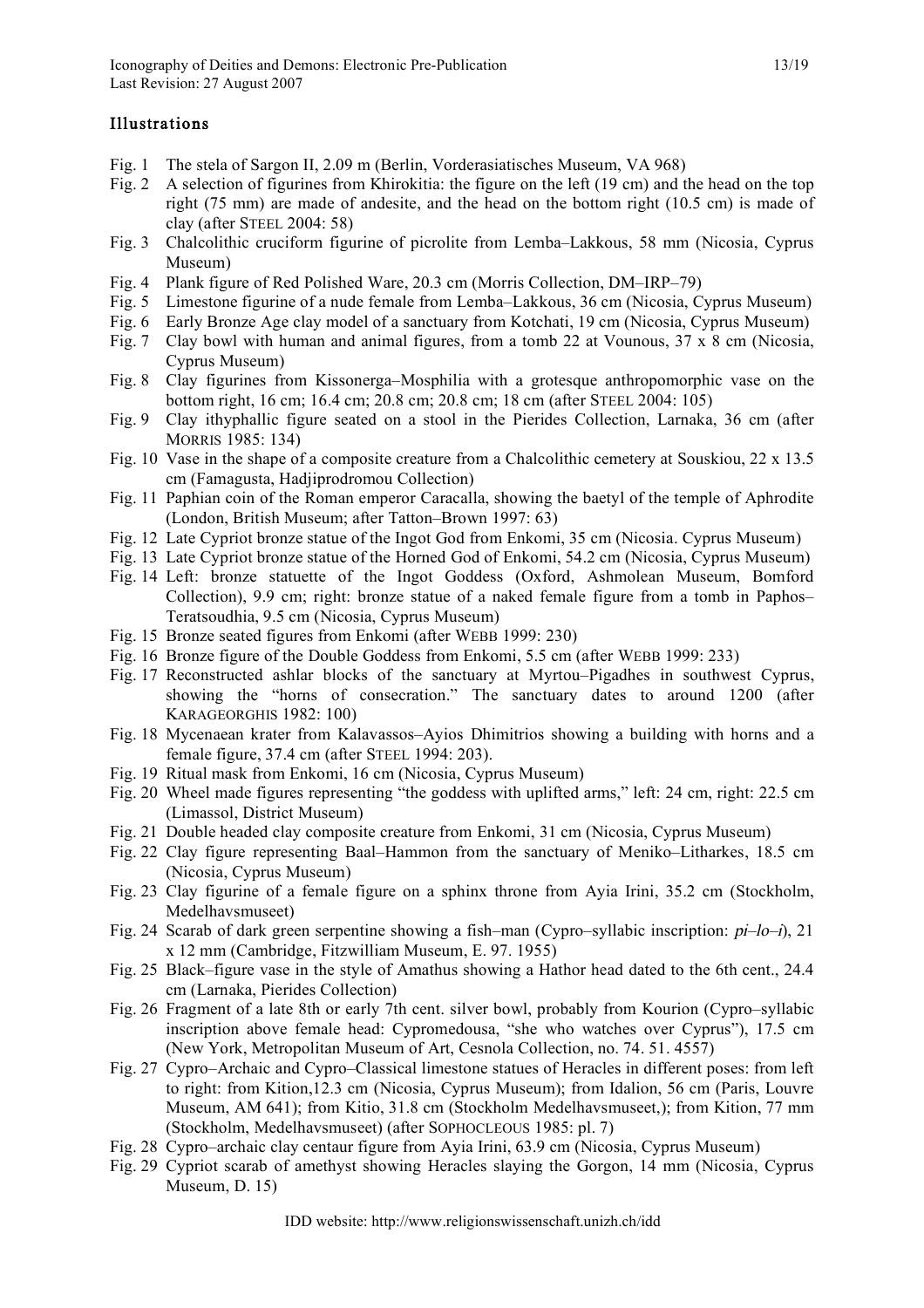- Fig. 30 Entrance to a tomb at Pyla showing a Gorgon at the center between two sphinxes. (after REYES 1994: pl. 14)
- Fig. 31 Archaic bronze statuette of a figure wearing a horned helmet from the temple of Apollo at Idalion, 14.4 cm (London, British Museum, 1872. 8–16. 96)
- Fig. 32 Clay figure of the 6th cent. with a bull's head from a tomb at Amathus, 13.2 cm (Limassol, District Museum)
- Fig. 33 Archaic shrine model of terracotta from Amathus showing a disc and inverted crescent above the entrance, 11.4 cm (London, British Museum)
- Fig. 34 Cypro–Archaic black serpentine scarab from Ayia Irini showing a striding ithyphallic figure, 14 mm (Stockholm, Medelhavsmuseet)
- Fig. 35 Double–headed figure of black serpentine, probably from Ayia Irini, with a high headdress splaying outward, 14 mm (Stockholm, Medelhavsmuseet)
- Fig. 36 Cylinder of black serpentine found at Ayia Irini showing at one end a seated lion and, on the other end, a horned figure with a serpent on each side, 12 mm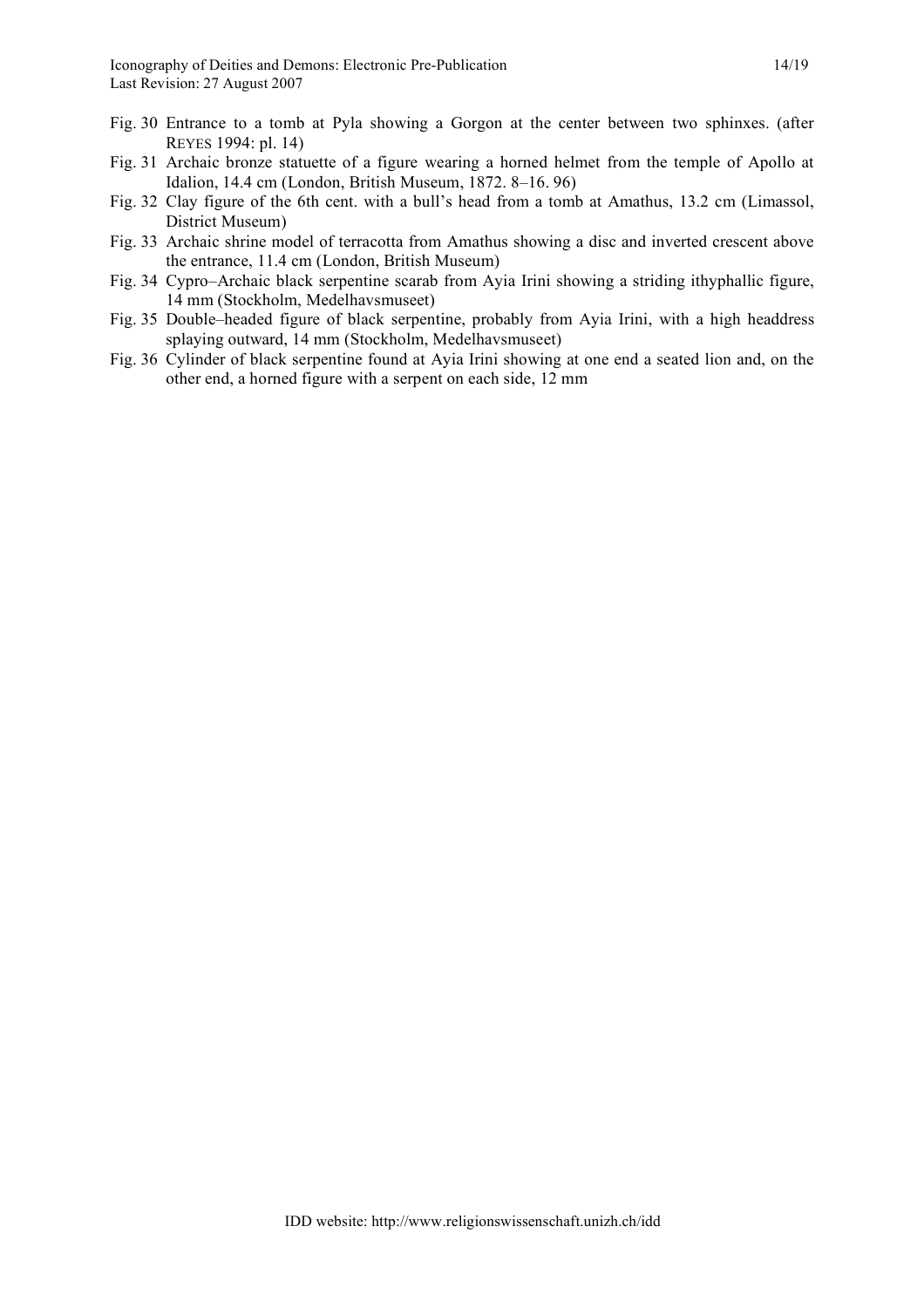#### **Bibliography**

- A CAMPO A.L., 1994, Anthropomorphic Representations in Prehistoric Cyprus: A Formal and Symbolic Analysis of Figurines, c. 3500–1800 BC, Jonsered.
- ÅSTRÖM P., 1998, A Cypriote Cult Scene: Journal of Prehistoric Religion 2, 5–11.
- 2006, Hala Sultan Tekke and Egypt, in: CZERNY E. et al, eds., Timelines: Studies in Honour of Manfred Bietak, Vol. 2, Leiden, 73–76.
- BAINES J., 2007, Visual and Written Culture in Ancient Egypt, Oxford.
- BAURAIN C./DESTROOPER–GEORGIADES A., 1995, Chypre, in: KRINGS V., ed., La civilisation phénicienne et punique, Leiden, New York/Köln, 597–631.
- BOLGER D.L., 1992, The Archaeology of Fertility and Birth: A Ritual Deposit From Chalcolithic Cyprus: Journal of Anthropological Research 48, 145–164.
- 1996, Figurines, Fertility, and the Emergence of Complex Society in Prehistoric Cyprus: Current Anthropology 37, 365–373.
- BUCHHOLZ H.–G., 1991, Hammon und Zeus Ammon auf Zypern: Athenische Mitteilungen 106, 85– 128.
- 2000, Kyprische Bildkunst zwischen 1100 und 500 v. Chr, in: UEHLINGER CH., ed., Images as Media: Sources for the Cultural History of the Near East and the Eastern Mediterranean (First Millennium BCE) (OBO 175), Fribourg Switzerland/Göttingen, 215–266.
- BURKERT W., 1992, The Orientalizing Revolution, Cambridge, MA.
- CATLING H.W., 1971, A Cypriot Bronze Statuette in the Bomford Collection, in: SCHAEFFER 1971a, 15–32.
- CAUBET A., 1979, Les maquettes architecturales d'Idalion, in: KARAGEORGHIS V., ed., Studies Presented in Memory of Porphyrios Dikaios, Nicosia, 94–118.
- CAUBET A./COURTOIS J.–C., 1986, Masques chypriotes en terre cuite du XIIe s. av. J. C.: Report of the Department of Antiquities in Cyprus, 43–49.
- COLLON D., Catalogue of the Western Asiatic Seals in the British Museum: Cylinder Seals III: Isin-Larsa and Old Bablyonian Periods, London.
- CORNELIUS I., 2004, The Many Faces of the Goddess: The Iconography of the Syro–Palestinian Goddesses Anat, Astarte, Qedeshet, and Asherah, c. 1500–1000 BCE (OBO 204), Fribourg Switzerland/Göttingen.
- D'AGATA A.L., Cult Activity on Crete and Cyprus at the End of the Late Bronze Age and the Beginning of the Early Iron Age. What Comparative Analysis Can Tell Us, in: KARAGEORGHIS/MATTHÄUS/ROGGE 2005, 1–17.
- D'ALBIAC C., 1992, Some aspects of the Sphinx in Cyprus: Status and Character, in: IOANNIDES 1992, 285–290.
- DALLEY S.M., 1987, Near Eastern Patron Deities of Mining and Smelting in the Late Bronze and Early Iron Ages, in: Report of the Department of Antiquities in Cyprus, 61–66.
- DALLEY S.M./REYES A.T., 1998, Mesopotamian Contact and Influence in the Greek World 1: The Persian Conquest, in: DALLEY S.M., ed., The Legacy of Mesopotamia, Oxford, 85–106.
- DIKAIOS P., 1940, Excavations at Vounous–Bellapais 1931–1932: Archaeologia 83, 1–168.
- 1953, Khirokitia, Oxford.
- 1969–71, Enkomi: Excavations 1948–58, Mainz am Rhein.
- FAEGERSTEIN F., 2005, Ivory, Wood, and Stone: Some Suggestions Regarding the Egyptianizing Votive Sculpture from Cyprus, in: SUTER C.E./UEHLINGER CH., eds., Crafts and Images in Contact: Studies on Eastern Mediterranean Art of the First Millennium BCE (OBO 210), Fribourg Switzerland/Göttingen.
- FRANKEL D./TAMRAKI A., 1973, Cypriote shrine models and decorated tombs: Australian Journal of Biblical Archaeology 2, 39–44.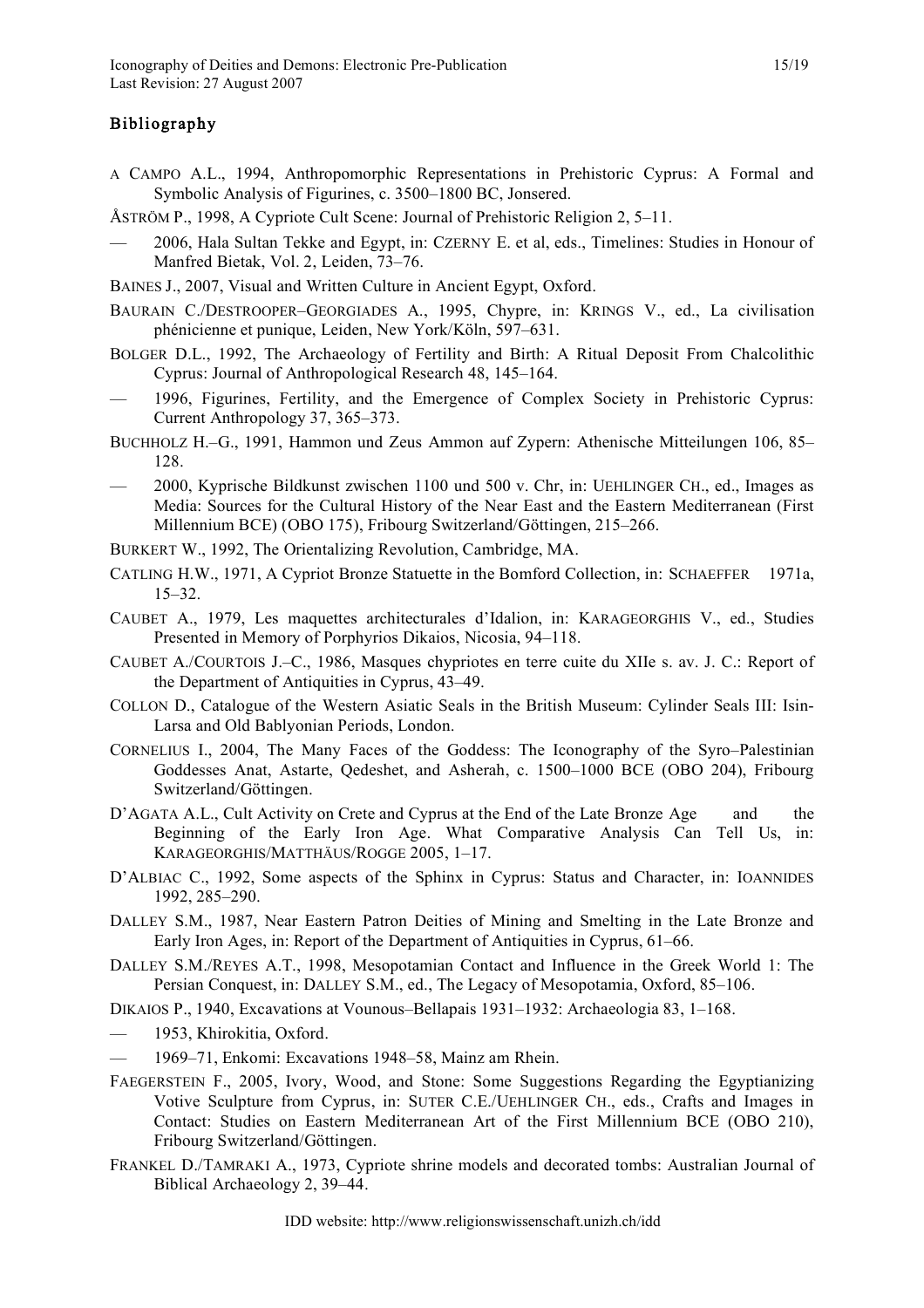GJERSTAD E. et al., 1935, The Swedish Cyprus Expedition, Vol. 2, Stockholm.

- GOREN Y. et al., 2004, Inscribed in Clay: Provenance Studies of the Amarna Tablets and Other Ancient Near Eastern Texts, Tel Aviv.
- GORING E., 1991, Pottery Figurines: The Development of a Coroplastic Art in Chalcolithic Cyprus: Bulletin for the American Schools of Oriental Research 282/3, 153–161.
- HADJIANNOU K., 1971, On the Identification of the Horned God from Engomi–Alasia, in: SCHAEFFER 1971a, 33–42.
- HAIDER P.W., 1996, Menschenhandel zwischen dem ägyptischen und der minoisch–mykenischen Welt?: Ägypten und Levante 6, 137–156.
- HAMILTON N. et al., 1996, Can We Interpret Figurines?: Cambridge Archaeological Journal 6, 282– 285.
- HERMARY A., 1981, Amathonte II: Testimonia, deuxième partie: les sculptures découvertes avant 1975, Paris.
- 1990, Art. Herakles (Cypri), in: LIMC 5:192–196.
- 2000, Déesse plutôt que reine? A propos d'une coupe en argent de la Collection Cesnola: Cahiers du Centre d'Études Chypriotes 30, 67–78.
- 2000a, Les figurines en terre cuite archaïques et classiques: les sculptures en pierre (Amathonte 5, Études chypriotes 15), Athens.
- HILL G., 1940, A History of Cyprus, Vol. 1, Cambridge.
- HUDA S.N.A., 1998, Arab Roots of Gemology: Ahmad ibn Yusuf Al Tifaschi's Best Thoughts on the Best of Stones, Lanham, MD/London.
- IOANNIDES G.C., ed., 1992, Studies in Honour of Vassos Karageorghis, Nicosia.

JOST M., 1985, Sanctuaires et cultes d'Arcadie, Paris.

JOURDAIN–ANNEQUIN C., 1992, Héraclès–Melqart à Amrith: Recherches iconographiques, Paris.

KARAGEORGHIS J., 1977, La grande déesse de Chypre et son culte, Paris.

- KARAGEORGHIS V., 1970, Two Religious Documents of the Early Cypriote Bronze Age: Report for the Department of Antiquities in Cyprus, 10–13.
- 1977, Two Cypriote Sanctuaries of the End of the Cypro–Archaic Period, Rome.
- 1982, Cyprus: From the Stone Age to the Romans, London.
- 1985, Ancient Cypriote Art in the Pierides Foundation, Larnaka.
- 1990, Tombs at Palaepaphos. 1. Teratsoudhia. 2. Eliomylia, Nicosia.
- 1993, The Coroplastic Art of Ancient Cyprus, Vol. 2, Nicosia.
- 1993a, The Coroplastic Art of Ancient Cyprus, Vol. 3. The Cypro–Archaic Period. Large and Medium Size Sculpture, Nicosia.
- 1995, The Coroplastic Art of Ancient Cyprus, Vol. 4. The Cypro–Archaic Period. Small Male Figurines, Nicosia.
- 1995a, Relations Between Cyprus and Egypt: Second Intermediate Period and XVIIIth Dynasty: Ägypten und Levante 5, 73–9.
- 1996, The Coroplastic Art of Ancient Cyprus, Vvol. 6: The Cypro–Archaic Period: Monsters, Animals, and Miscellanea, Nicosia.
- 1998, The Coroplastic Art of Ancient Cyprus, Vol. 5. The Cypro–Archaic Period. Small Female Figurines. A. Handmade/Wheelmade Figurines, Nicosia.
- 1998a, Greek Gods and Heroes in Ancient Cyprus, Athens.
- 2000, Aniconic Representations of Divinities in Cypriote 'Naiskoi', in: AUBET M.E., ed., Actas del IV Congreso Internacional de Estudios Fenicios y Púnicos, Vol. 1, Cadiz., 51–55.
- 2000a, Ancient Art from Cyprus: The Cesnola Collection in the Metropolitan Museum of Art, New York.
- 2002, Early Cyprus: Crossroads of the Mediterranean, Los Angeles.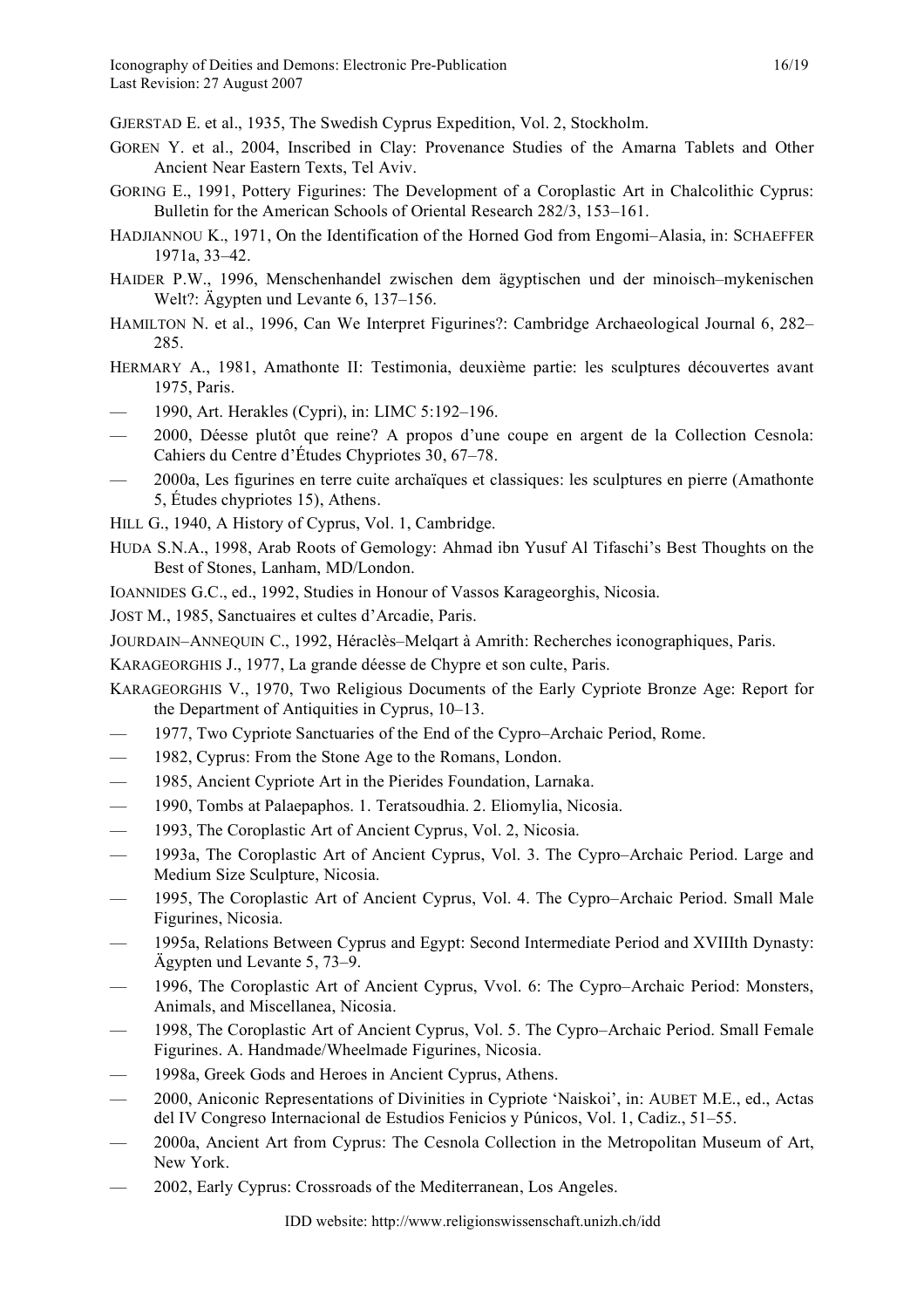- 2006, Notes on Religious Symbolism in Cypriot Vase–Painting, ca. 1050–600 BC, in: MAEIR A.M./DE MIROSCHEDJI P., eds., "I will Speak the Riddle of Ancient Times": Studies in Honor of Amihai Mazar, Winona Lake, Indiana, 541–553.
- KARAGEORGHIS V./DEMAS M., 1984, Pyla–Kokkinokremos: A Late Thirteenth–Century Fortified Settlement in Cyprus, Nicosia.
- KARAGEORGHIS V./DES GAGNIERS J., 1974, La Céramique chypriote de style figuré: Âge du fer (1050–500 av. J.–C.), Illustrations volume, Rome.
- KARAGEORGHIS V./MATTHÄUS H./ROGGE S., 2005, Cyprus: Religion and Society from the Late Bronze Age to the End of the Archaic Period, Möhnesee–Wamel.
- KASSIANIDOU V., 2005, Was Copper Production Under Divine Protection in Late Bronze Age Cyprus? Some Thoughts on an Old Question, in: KARAGEORGHIS/MATTHÄUS/ROGGE 2005, 127–141.
- KEEL O./UEHLINGER CH., 1998, Gods, Goddesses and Images of God in Ancient Israel, Edinburgh = KEEL O./UEHLINGER CH., <sup>5</sup>2001, Göttinnen, Götter und Gottessymbole. Neue Erkenntnisse zur Religionsgeschichte Kanaans und Israels aufgrund bislang unerschlossener ikonographischer Quellen (QD 134), Freiburg i.Br.
- KENYON K.M./MOOREY P.R.S., 1987, The Bible and Recent Archaeology, London.
- KNAPP A.B., ed., 1996, Near Eastern and Aegean Texts from the Third to the First Millennium BC = WALLACE P.W./ORPHANIDES A.G., eds., Sources for the History of Cyprus, Vol. 2, New York,  $1-15$ .
- LATACZ J., 2004, Troy and Homer: Towards a Solution of an Old Mystery, Oxford.
- LE BRUN A., 1994, Fouilles récentes à Khirokitia (Chypre) 1988–1991, Paris.
- LEMOS I.S., 2002, The Protogeometric Aegean: The Archaeology of the Late Eleventh and Tenth Centuries BC, Oxford.
- LIMC = KAHIL L., ed., 1981-1999, Lexicon iconographicum mythologiae classicae, 9 vols., Zürich/München.
- LIPIŃSKI E., 2004, Itineraria Phoenicia (Studia Phoenicia 18), Leuven.
- LOUCA E., 2004–2005, Les masques, in: FOURRIER S. et al., Le dépôt archaïque du rempart nord d'Amathonte III. Les petits objets: Bulletin de correspondance hellénique 128/129, 80–83.
- LUBSEN–ADMIRAAL S.M., 2002, The Goddess of Achna: Heptastolos: Cahiers du Centres d'Études Chypriotes 32, 257–274.
- MAIER F.G., 2004, Cyprus, in: HANSEN M.H./NIELSEN T.H., eds., An Inventory of Archaic and Classical Poleis, Oxford, 1223–1232.
- MAIER F.G./KARAGEORGHIS V., 1984, Paphos: History and Archaeology, Nicosia.
- MALBRAN–LABAT F., 1999, Nouvelles donnés épigraphiques sur Chypre et Ougarit: Report of the Department of Antiquities in Cyprus, 121–123.
- MARKOE G.E., 1985, Phoenician Bronze and Silver Bowls from Cyprus and the Mediterranean, Berkeley/Los Angeles.
- 2000, Phoenicians, London.
- MASSON O., 1983, Les inscriptions chypriotes syllabiques, Paris.
- MATTHÄUS H., 2000, Beobachtungen zu Motivwanderungen und Motivwandlungen in der phönikischen, zyprischen, und archaisch griechischen Glyptik: Paradigmata religiöser Ikonographie, in: ÅSTRÖM P./SÜRENHAGEN D., eds., Periplus. Festschrift für Hans–Günter Buchholz zu seinem achtzigsten Geburtstag am 24. Dezember 1999, Jonsered, 87–105.
- 2005, ΛΑΜΠΡΟΣ ΗΛΙΟΥ ΚΥΚΛΟΣ: Phoenician Deities and Demons. A Study in the Transfer of Iconography and Ideology, in: KARAGEORGHIS/MATTHÄUS/ROGGE 2005, 19–39.

MERRILLEES R.S., 1987, Alashia Revisited, Paris.

MITFORD T.B., 1971, The Inscriptions of Kourion, Philadelphia.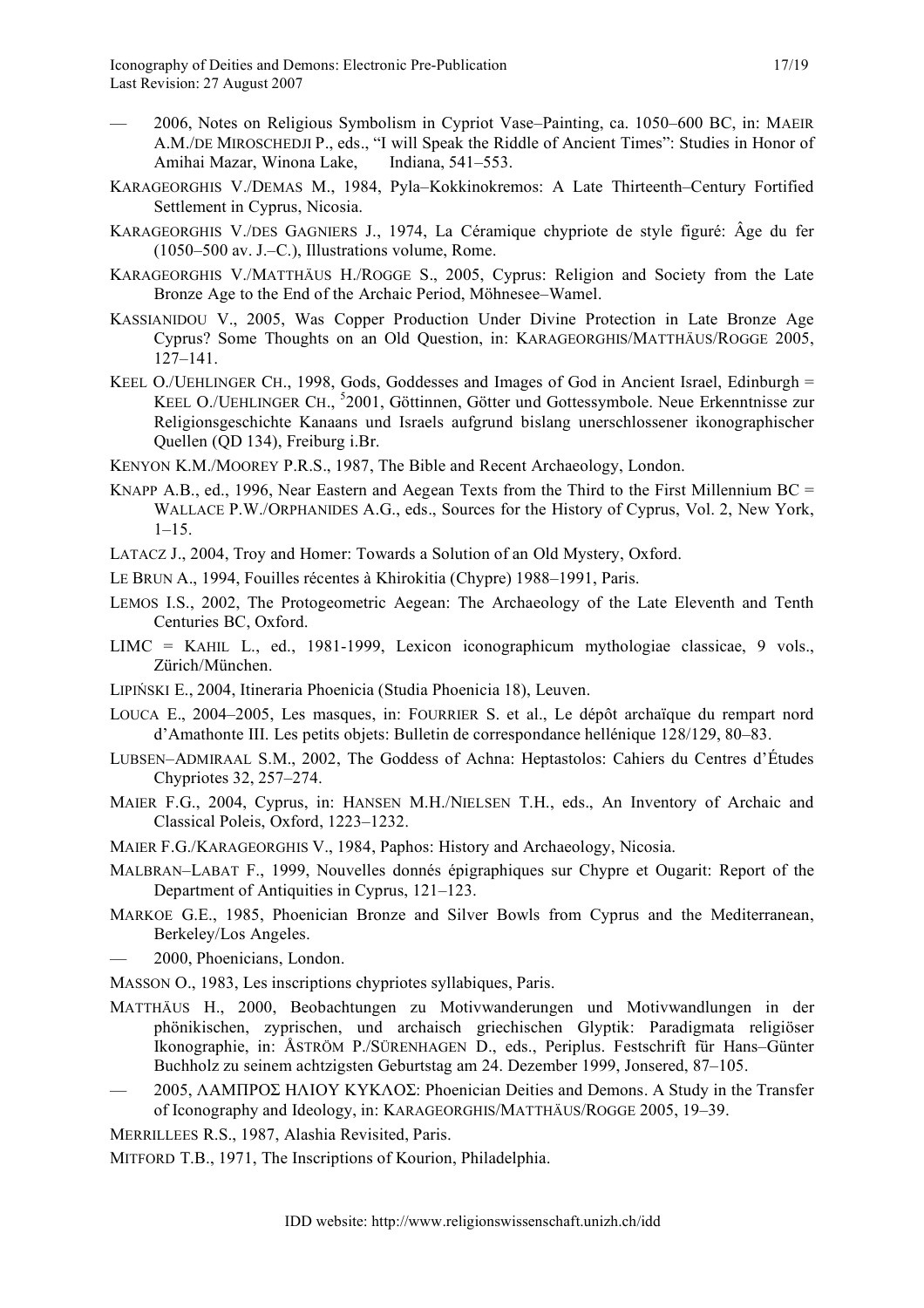- MOOREY P.R.S., 2003, Idols of the People: Miniature Images of Clay in the Ancient Near East, Oxford.
- 2005, Ancient Near Eastern Terracottas with a Catalogue of the Collection in the Ashmolean Museum, Oxford, Oxford.
- MOOREY P.R.S./FLEMING S., 1984, Problems in the Study of the Anthropomorphic Metal Statuary from Syria–Palestine Before 330 BC: Levant 16, 67–90.
- MORRIS D., 1985, The Art of Ancient Cyprus, Oxford.
- MYRES J.L., 1914, Handbook of the Cesnola Collection of Antiquities from Cyprus, New York.
- NEGBI O., 1976, Canaanite Gods in Metal, Tel Aviv.
- NEWTON M.W. et al., 2005, A Dendrochronological 14C Wiggle–Match for the Early Iron Age in North Greece, in: LEVY T.E./HIGHAM T., eds., The Bible and Radiocarbon Dating, London, 104–113.
- NYS K., 1995, The Use of Masks in Cyprus During the Late Bronze Age: Journal of Prehistoric Religion 9, 19–34.
- ORPHANIDES A.G., 1983, Bronze Age Anthropomorphic Figurines in the Cesnola Collection at the Metropolitan Museum of Art, Göteborg.
- PELTENBURG E.J., 1992, Birth Pendants in Life and Death: Evidence from Kissonerga Grave 563, in: IOANNIDES 1992, 27–36.
- 2001, From Isolation to State Formation in Cyprus, c. 3500–1500 BC, in: MULLER B./VAILLANCOURT, eds., "Maquettes architecturales" de l'antiquité. Regards croisés. (Proche– Orient, Egypte, Chypre, bassin égéen et Grèce du Néolithique à l'époque hellénistique), Paris, 123–141.

PETRIE W.M.F., 1914, Amulets, London.

REYES A.T., 1992, The Anthropomorphic Bronze Statuettes of Archaic Idalion, Cyprus: Annual of the British School of Archaeology in Athens 87, 250f.

- 1994, Archaic Cyprus, Oxford.
- 2001, The Stamp–Seals of Ancient Cyprus, Oxford.
- 2005, Seals as Object and Subject: Using Cypriot Stamp–Seals, in: KARAGEORGHIS/MATTHÄUS/ROGGE 2005, 205–213.
- SCHAEFFER C.F.–A., 1971, Les peuples de la mer et leurs sanctuaires à Enkomi–Alasia aux XIIe–XIe s. av. N. È, in: SCHAEFFER 1971a, 505–566.
- SCHAEFFER C.F.–A., ed., 1971a, Alasia I, Paris.
- SCHREIBER N., 2003, The Cypro–Phoenician Pottery of the Iron Age, Leiden.

SEEDEN H., 1980, The Standing Armed Figures in the Levant, Munich.

- SENFF R., 1993, Das Apollonheiligtum von Idalion, Jonsered.
- SERWINT N., 1993, An Aphrodite and Eros Statuette from Ancient Marion: Report of the Department of Antiquities in Cyprus, 207–214.
- SIMANTONI–BOURNIA E., 2004–2005, Un masque humain à Ityria de Naxos, nouveau témoignage de contacts chypriotes: Bulletin de correspondance hellénique 128/129, 119–132.
- SOPHOCLEOUS S., 1985, Atlas des représentations chypro–archaiques des divinités, Göteborg.
- SOUTH A.K., 1985, Figurines and Other Objects from Kalavassos–Ayios Dhimitrios: Levant 17, 65– 79.
- 1997, Kalavassos–Ayios Dhimitrios, 1992–1996: Report of the Department of Antiquities in Cyprus, 151–175.
- STEEL L., 1994, Representations of a shrine on a Mycenaean chariot krater from Kalavassos–Ayios Dhimitrios, Cyprus: Annual of the British School of Archaeology in Athens 89, 201–211.
- 2004, Cyprus Before History, London.